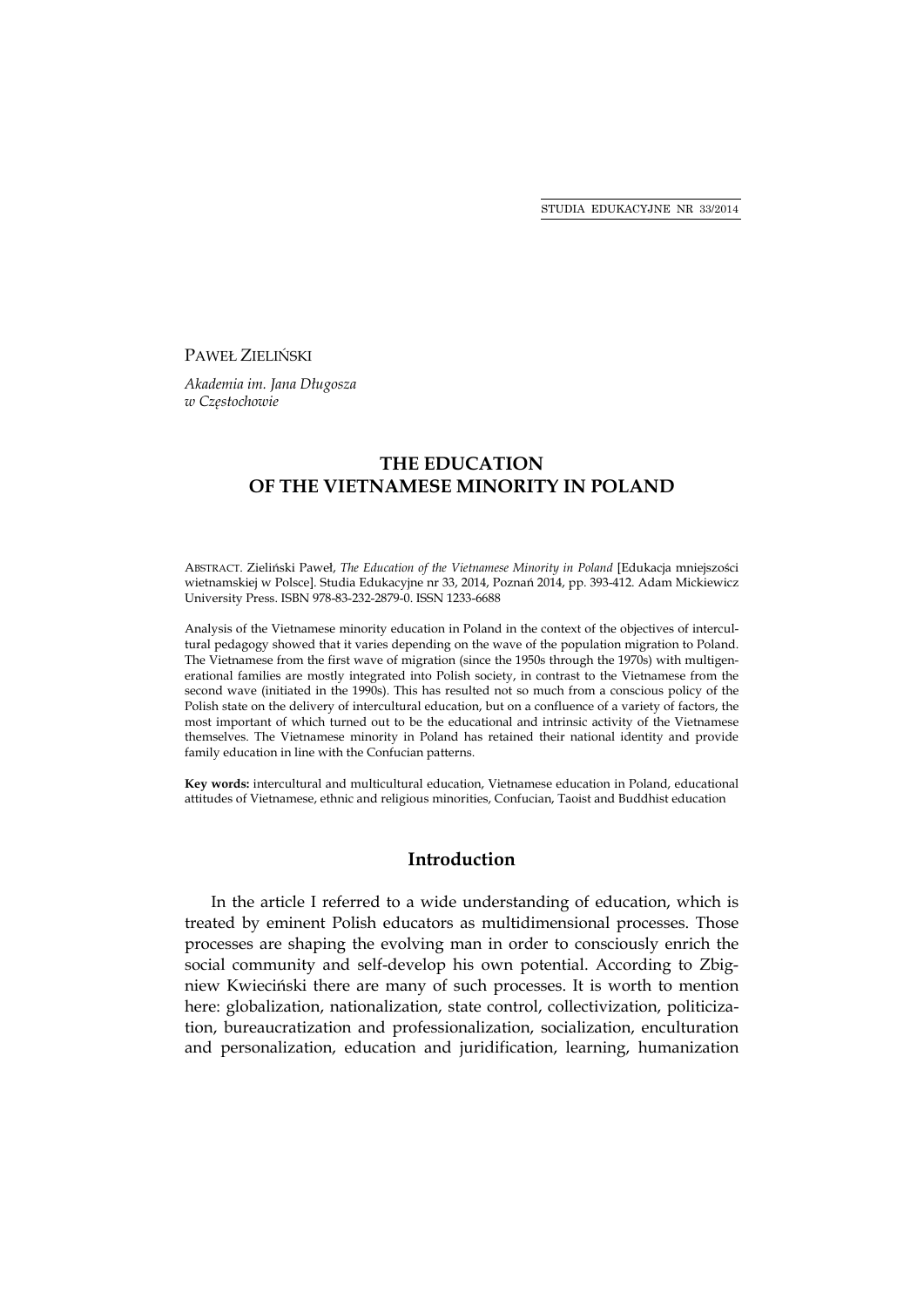and hominization.1 All of these processes in a greater or lesser extent, are also associated with Vietnamese minority education in Poland and should be taken into account when we are analyzing the specified topic. The main objective of this thesis, in addition to presenting research results stub Polish scientists and other research related directly or indirectly to the subject of the analysis is capturing the regularity of a multidimensional Vietnamese minority education in Poland. In particular, in terms of conclusion whether and to what extent Vietnamese minority education in Poland is intercultural?

From a methodological point of view, the thesis has a problematic and also synthetic nature. It also has an interdisciplinary character, as I refer to the findings of pedagogical and other border sciences. This can not only enrich the pedagogy itself, but also the others sciences and practice of teaching.2 In this article I analyze a broad pool of research – related to the subject of fixed issues. I refer to my own research, which results have been published in several articles on Vietnamese education and the Vietnamese themselves, research which were carried out under my supervision and research academics representing the social sciences and humanities as well as government reports and various organizations.

Without a doubt, Vietnamese minority education in Poland is connected with the research problems of multicultural and intercultural education. Multicultural education related to educational and cultural context of ethnic and nationalist living in developed countries as wrote by Zbyszko Melosik is associated with ideology, politics and cultural changes. Although decades elapsed, it is difficult to find "radical optimism" in matters related to the relationship between identity and minorities education and the dominant mainstream culture and pedagogy of highly developed countries. Here, we can indicate different strategies to overcome this problem by rich countries: conscious assimilation of minorities, isolating newcomers, moreover some of countries are trying to revitalize ethnic, but also sometimes it comes to absorb the ethnic identity by the civilization and culture of consumer and liberal societies.3 Similarly, the problem is perceived by Tomasz Szkudlarek, who wrote about the approach of assimilation, isolation, and related to intercultural education. He noticed that those approaches are devising new models of relations between cultures related to the postmodern understand-

<sup>1</sup> Z. Kwieciński, *Socjopatologia edukacji* [Sociopathology of education], Warszawa 1992, p. 13-17.

<sup>2</sup> S. Palka, *Badania z pedagogiki i pogranicza innych nauk* [Research in Pedagogy and borderline other sciences], [in:] *Podstawy metodologii badań w pedagogice* [Fundamentals of research methodology in education], ed. S. Palka, Gdańsk 2010, p. 338-353.

<sup>3</sup> Z. Melosik, *Teoria i praktyka edukacji wielokulturowej* [Theory and practice of multicultural education], Kraków 2007, p. 7.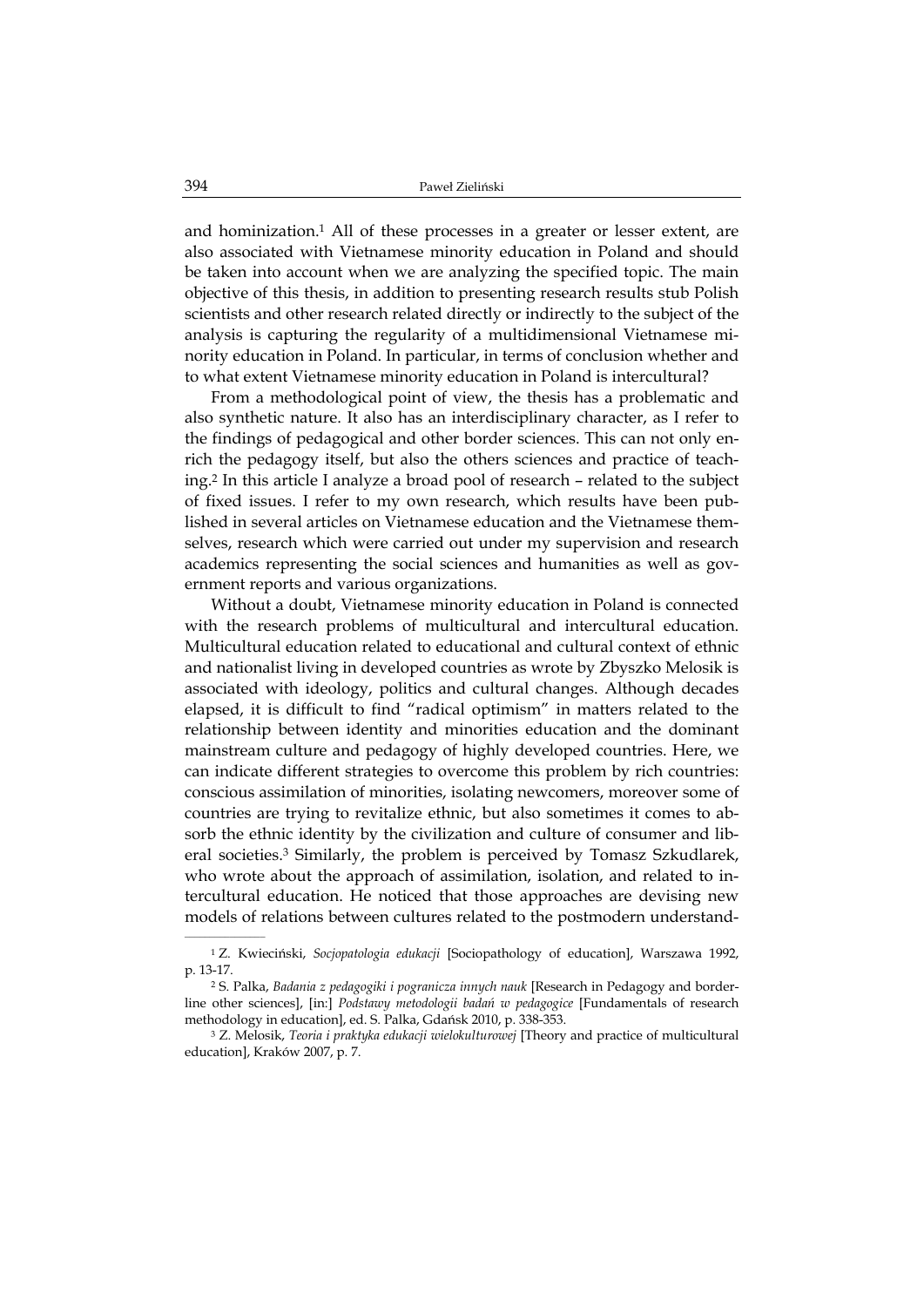ing of the difference, according to the assumptions of critical pedagogy. $4$ Jerzy Nikitorowicz has already noticed, together with scholars mentioned before that in a world of continual migration and multicultural environments there is a need to especially take care of the so-called intercultural competence allowing members of the cultures to be released from their own cultural conventions, to enable dialogue and intercultural exchange, strive to open their cultures, to overcome myths and negotiate prejudices, to collaborate and shape tolerant attitudes.5 Intercultural education can be realized first of all in the process of learning about yourself and your culture, then the perception of others. It is important to appeal to a variety of theories, for example: integration, intercultural contact, dialogue and cooperation in direct or indirect contact.6 Nikitorowicz also presented strategies for multicultural and intercultural education, recognizing the complex field of interactions in culturally diverse regions.7 There are taking place processes of ethnocentric and isolation alike as assimilation and integration. As Bogusław Śliwerski wrote "the aim of intercultural pedagogy is to create equal living conditions for different cultural and ethnic groups living within a given society".8 In developed Western countries such as Sweden, it was assumed that the unit itself has the right to choose a Swedish identity or confirm their own cultural identity, which also contains the ethnic identity. The concept of multiculturalism was replaced here by the concept of integration, the same allowing the possibility of isolationism. The integration should be a "voluntary choice", which in the case of minority isolation (like the Muslim minority) may lead to increased social tensions. The public life of individuals their right to equality and freedom are treated on the basis of similarities. All differences in cultural or religious should be exhibited in the home, on the grounds of the private sector. However, according to commentators, this approach reinforces the differences and undermines the integration of immigrants with

<sup>4</sup> Vide: T. Szkudlarek, *Pedagogika międzykulturowa*, [Intercultural pedagogy], [in:] *Pedagogika* [The pedagogy], vol. 1, eds Z. Kwieciński, B. Śliwerski, Warszawa 2004, p. 418.

<sup>5</sup> J. Nikitorowicz, *Edukacja międzykulturowa* [The Intercultural Education], [in:] *Encyklopedia pedagogiczna XXI wieku* [Pedagogical Encyclopedia XXI Century], vol. 1, A-F, ed. T. Pilch, Warszawa 2003, p. 934.

<sup>6</sup> J. Nikitorowicz, *Edukacja międzykulturowa w przestrzeni regionalnej, europejskiej i planetarnej* [Intercultural Education in the regional, European and planetary], [in:] *Nauki pedagogiczne w Polsce. Dokonania, problemy, współczesne zadania, perspektywy* [Pedagogical Science in Poland. Achievements, problems, contemporary tasks, perspectives], eds E. Lewowicki, M.J. Szymański, Kraków 2004, p. 167.

<sup>7</sup> J. Nikitorowicz, *Pogranicze. Tożsamość. Edukacja międzykulturowa* [Borderland. Identity. Intercultural Education], Białystok 1995, p. 126-137.

<sup>8</sup> B. Śliwerski, *Współczesne teorie i nurty wychowania* [Contemporary theories and trends of education], Kraków 1998, p. 292.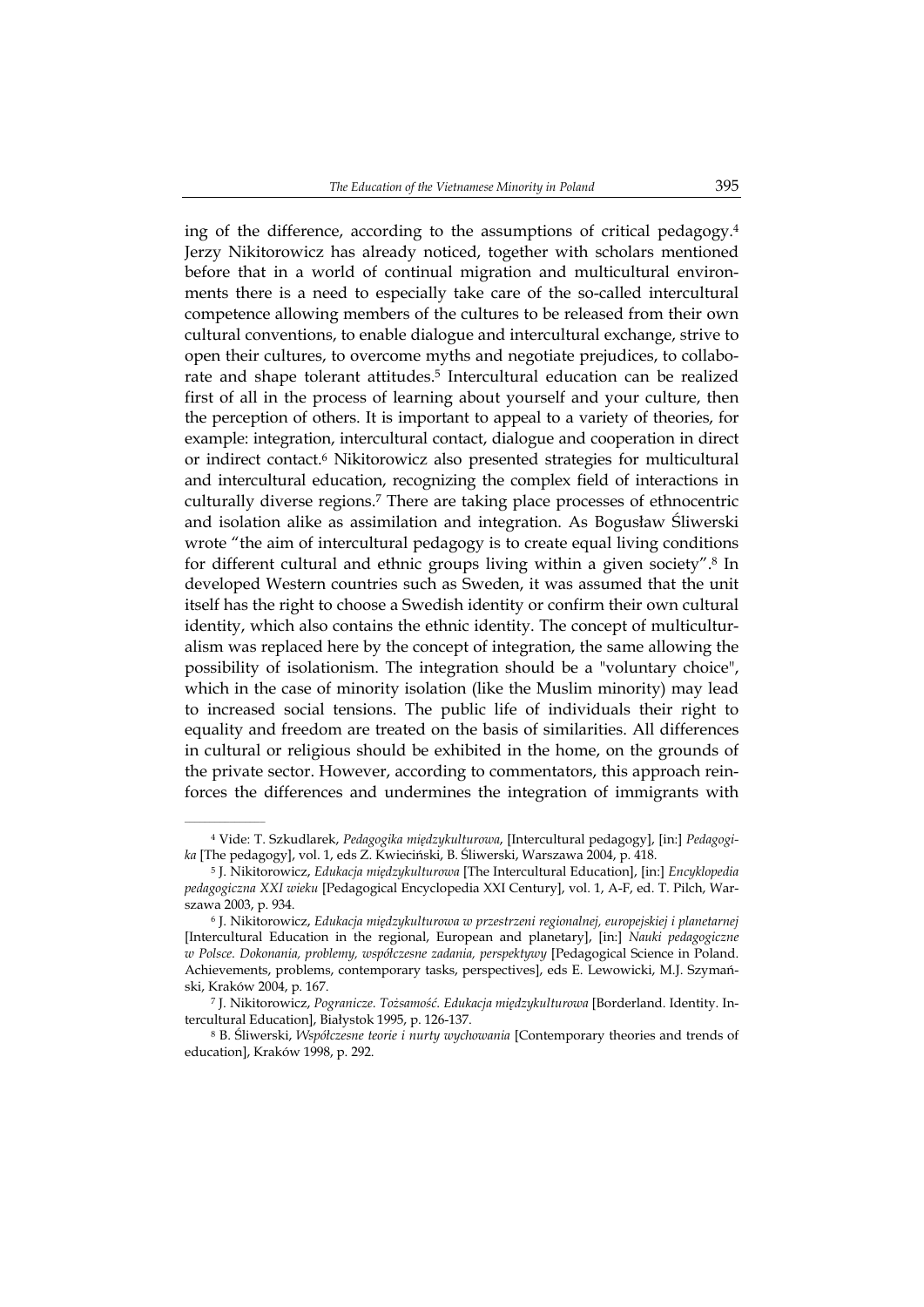Swedish society.<sup>9</sup> Thus, it seems that integrating minorities into society while maintaining their own identities and differences is more appropriate way of intercultural education in the era of globalization.

Research and analysis of the problem of Vietnamese minority education in Poland , in addition to mentioned contexts of a particular culture , also takes into account school education of children and youth from Vietnamese and Polish – Vietnamese families.

#### **Vietnamese Diaspora**

The number of Vietnamese migrants in the world is estimated that: over a million Vietnamese are living in the United States of America, over half a million in France, more than 100,000 in Canada and fewer than 100,000 in Germany. Then Poland was mentioned with the amount of about 25-35 thousand of people, where about 50% were illegal immigrants.10 Recent studies and data suggest that the Czech Republic should also be considered, as the number of Vietnamese people there is now greater than in Poland, although the influx was also inhibited, due to the introduction of the amended Law for Foreigners.11 The first major migration of Vietnamese took place in the years: 1949-1954, mainly to France and was associated with the escape of the colonial administration elite and their families from the country which was following communist ideology. The largest migration took place in the years: 1975-198312 and had of political and economic refugees nature.

Poland was reached in principle by two great and stretched during the Vietnam migration waves, which at the beginning of the XXI century meant that the Vietnamese were the fourth largest national group of migrants in

<sup>9</sup> A. Gromkowska-Melosik, *Mniejszość muzułmańska w Szwecji: między ekstremistycznym izolacjonizmem a procesami reprodukcji ekonomicznej* [Muslim minority in Sweden: between extremist isolationism and economic reproduction processes], Studia Edukacyjne, 2013, 26, p. 67-69, 76.

<sup>10</sup> P. Zieliński, *Edukacja międzykulturowa Wietnamczyków w Polsce z uwzględnieniem dzieci z rodzin polsko-wietnamskich* [Intercultural education Vietnamese in Poland also regarding children from Polish-Vietnamese families], Prace Naukowe Akademii im. Jana Długosza w Częstochowie, Pedagogika, 2010, XIX, p. 177.

<sup>11</sup> G. Szymańska-Matusiewicz, *Niezupełnie bliźniacze społeczności. Wietnamczycy w Polsce i Czechach* [Not exactly the twin communities. Vietnamese in Poland and the Czech Republic], Centrum Studiów Polska – Azja, http://www.polska-azja.pl/2013/04/22/g-szymanskamatusiewicz-niezupelnie-blizniacze-spolecznosci-wietnamczycy-w-polsce-i-czechach/, [access: 31.03.2014].

<sup>12</sup> T. Halik, *Polska i Wietnam* [Poland and Vietnam], [in:] *Migranci w polskim społeczeństwie* [Migrants in the Polish society], eds T. Halik, A. Kosowicz, M. Marek, Warszawa 2009, p. 110.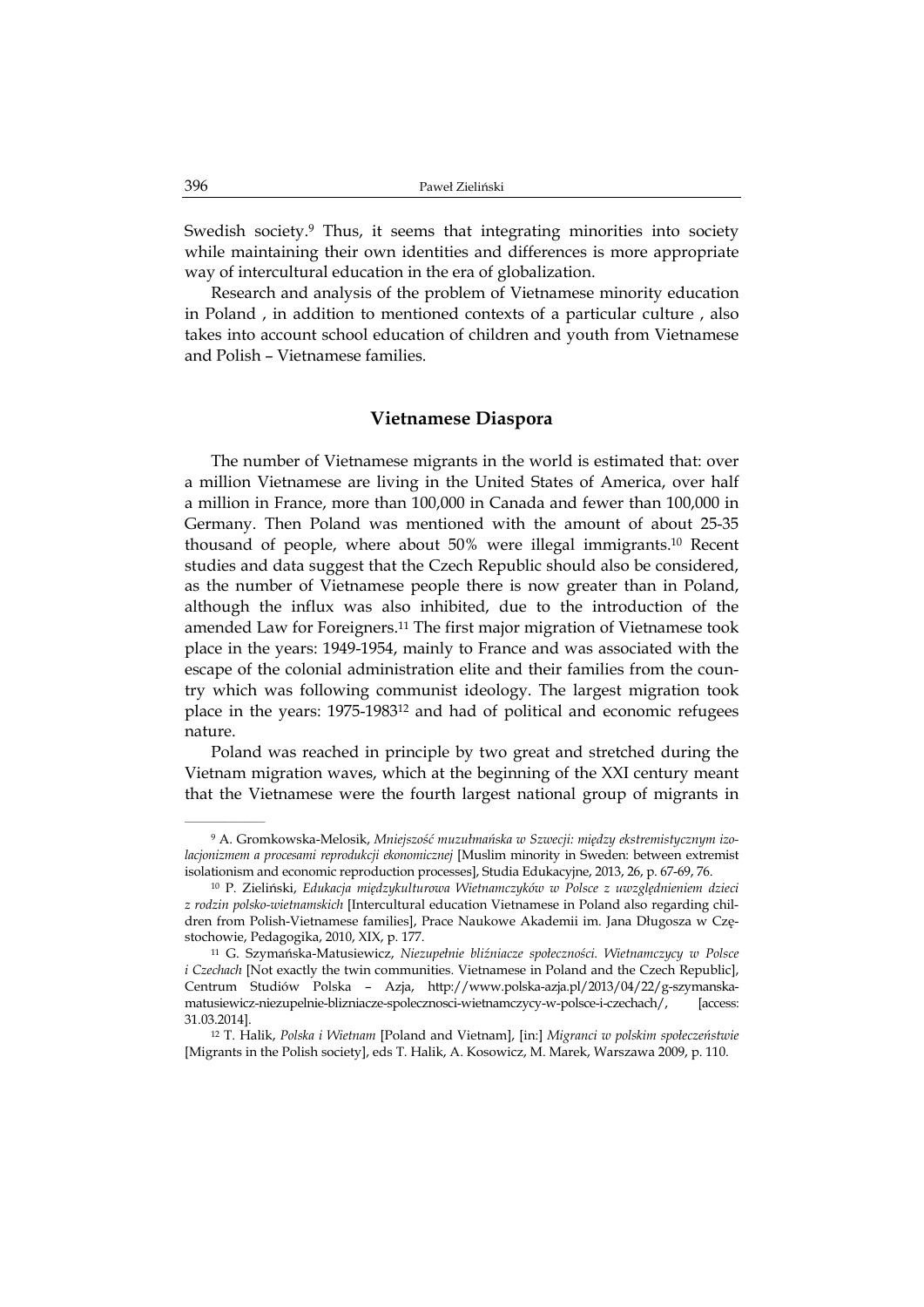Poland.13 Various authors provided different figures concerning the number of Vietnamese in Poland. These figures are ranged between 13-15 thousand or even 60,000 people. The inaccuracy of these estimates was an result of the inclusion of different eligibility criteria staying Vietnamese in Poland and other factors. When only official statistics were taken into account from Poland, European Union and Vietnam, the figure was around 15,000 legal migrants holding Polish citizenship or residence permission in our country. When you take into account also the Vietnamese without such status, illegally working or residing in Poland, the number already increased to 25-35 thousand.14 This amount of Vietnamese in Poland seemed to be probable15, but according to some sources numbers were even higher. In the second decade of the twenty-first century the downward trend was marked and the Vietnamese left part of the Poland and in their place are increasingly occupy by the Chinese. Currently, more Vietnamese is living in the Czech Republic than in Poland and their number is estimated there for 60-80 thousand people.16

### **The waves of Vietnamese immigrants in Poland**

The first wave of migration to the Polish Vietnam began in the fifties and lasted until the seventies. Vietnamese students and PhD students have had the opportunity to continue their education and professional work placement under commitments and agreements between the constituent as a communist country of Vietnam and the countries of the so-called "the socialist camp". The first step of staying of young Vietnamese in Poland mainly was focused on courses completion at the Polish Language School in Łódź and adaptive clusters in Szklarska Poręba. Next step for the Vietnamese was to finish in Poland some vocational courses and studies.17 Vietnamese students and postgraduates were educated in Poland mainly in technical fields, such as mining and geology, shipbuilding, shipping and maritime transport.18 In the early eighties, approximately 200 Vietnamese per year had

<sup>13</sup> A. Chodubski, *Wyzwania migracyjne we współczesnej Europie* [Migration Challenges in Contemporary Europe], Przegląd Polsko-Polonijny, 2011, 2, p. 40.

<sup>14</sup> Ibidem, p. 107-108.

<sup>15</sup> *Społeczność wietnamska w Polsce. Polityka migracyjna Wietnamu. Raport* [The Vietnamese community in Poland. Migration policy in Vietnam. The report], Warsaw, June 2007, p. 35-36.

<sup>16</sup> G. Szymańska-Matusiewicz, *Niezupełnie bliźniacze społeczności* [Not exactly the twin communities].

<sup>17</sup> W. Olszewski, *Historia Wietnamu* [History of Vietnam], Wrocław 1991, p. 433.

<sup>18</sup> *Społeczność wietnamska w Polsce* [The Vietnamese community in Poland], p. 37.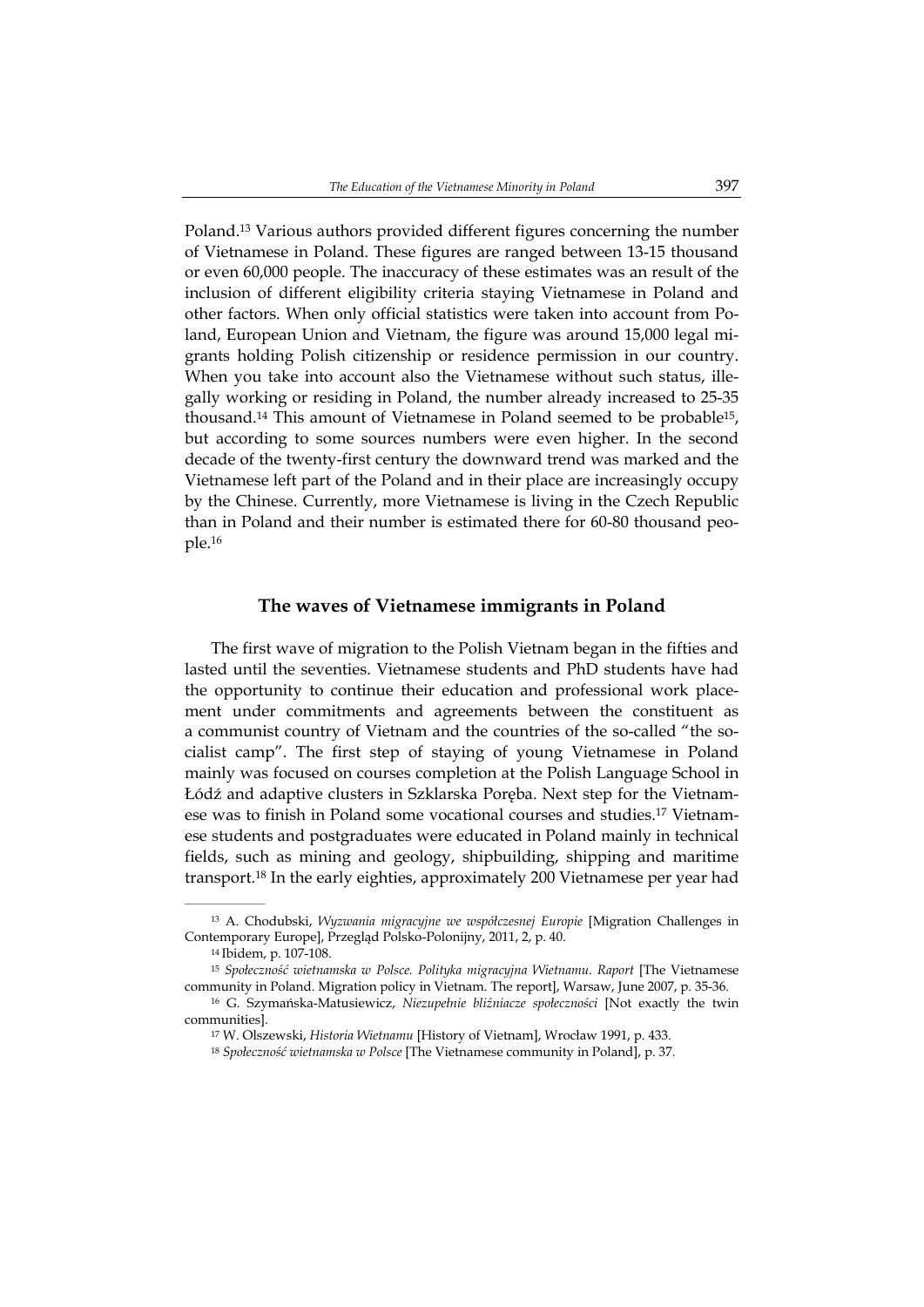come to Poland and by the end of the nineties about 4500 Vietnamese evolved in Poland. Many of them have been in our country permanently or returned here later and founded a family. These are educated people, even holding PHD degrees, and sometimes doctorate degree. They know perfectly the Polish language, history and culture of our country. In the Vietnamese community they are often leaders, in Poland they have also educated their children and even grandchildren.19 The image of the Vietnamese as a "capable, hardworking, polite, quiet"20 man formed under the influence of the social impact of the representatives of this wave of migration.

After 1989 and the transformation of the political and socio-economic Poland, especially in the nineties there was a second big wave of Vietnamese migration but the specifics distinct from the previous one. The time of early capitalism encourage private initiative in the field of trade and catering and especially those areas dealt with the Vietnamese incoming to our country. They were not especially interested in legalizing their stay, as well as integrating with communities of already settled Vietnamese or Polish society. Their stay was treated as extending but still temporary stay. Often they planned further migration, especially for wealthier Germany and other Western countries. Vietnamese nationals staying illegally in Poland did not pay taxes, earned money usually was allocated for their families and communities in Vietnam or for illegal crossing of the border with Germany.<sup>21</sup> Vietnamese of a second wave of migration were people far less educated than those in from the first one, usually they didn't know the western culture and languages, including Polish. Their presence was visible on the markets, bazaars, bars and restaurants of large cities, especially the Mazowieckie province.22 As Teresa Halik wrote, Poles began change opinion regarded the Vietnamese people. Also Vietnamese have slightly different characteristics added to the previous determination of the type: "resourceful, agile, with business know-how".23 The second wave of Vietnamese migration was still in the first decade of the twenty-first century, then weakened due to the economic crisis and a more restrictive policy of the Poland with respect to for-

<sup>19</sup> T. Halik, *Polska i Wietnam* [Poland and Vietnam], p. 108-109.

<sup>20</sup> Ibidem.

<sup>21</sup> *Społeczność wietnamska w Polsce* [The Vietnamese community in Poland], p. 38.

<sup>22</sup> T. Halik, *Polska i Wietnam* [Poland and Vietnam], p. 109.

<sup>23</sup> Ibidem. It should be underlined that the Vietnamese Wholesaler clusters, for example Wólka Kosowska, stimulated the development of local entrepreneurship and community by offering, among others, employment of Poles. vide: A. Grzymała-Kazłowska, *Między jednością a wielością: integracja odmiennych grup i kategorii imigrantów w Polsce* [Between unity and multiplicity: the integration of the different groups and categories of migrants in Poland], Warszawa 2008, p. 262.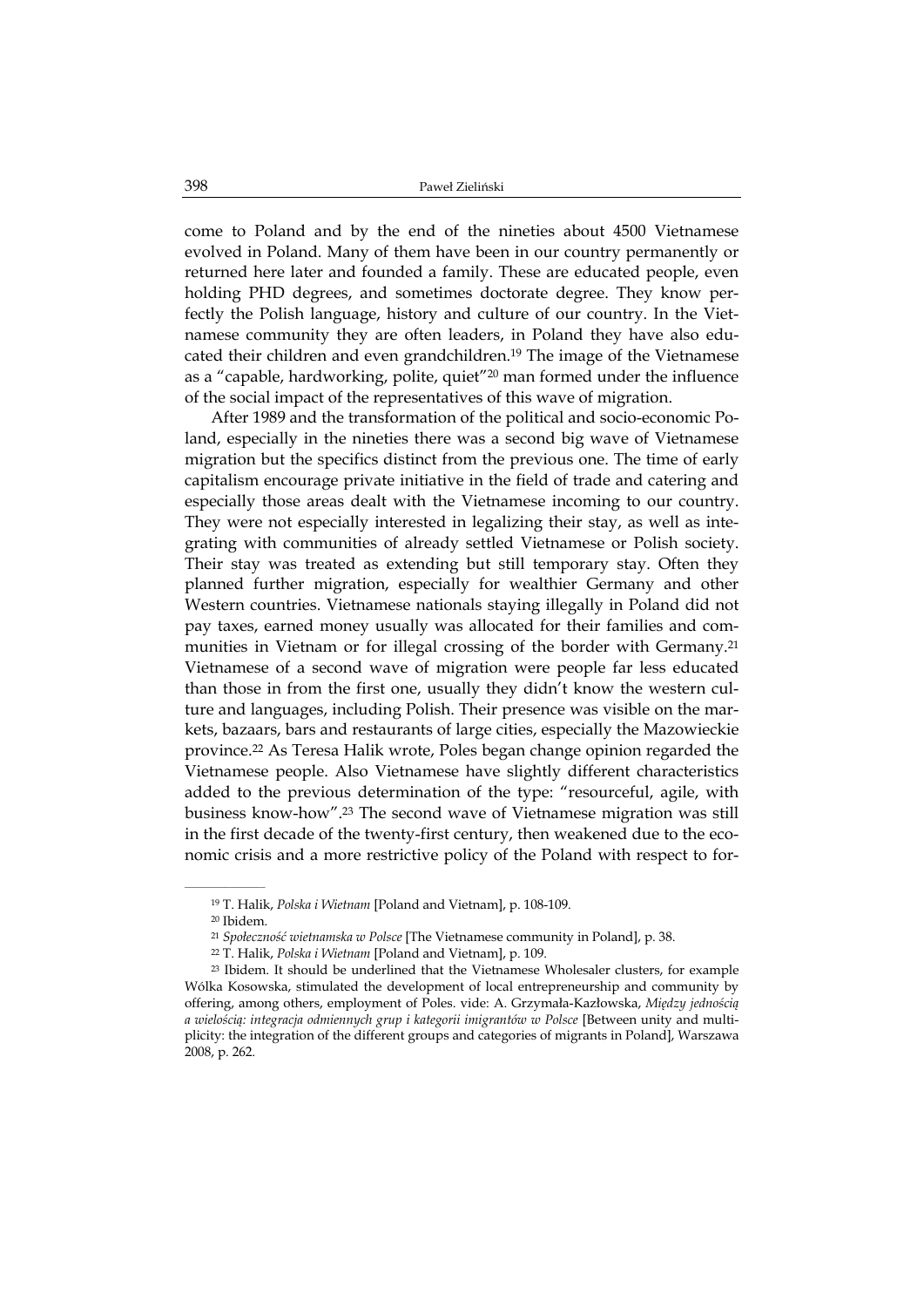eign migrants. This was also connected to the implementation of the new directives in the field of foreign migration after the Polish accession to the European Union.

In recent decades, in addition to economic migrants Poland was reached by the contract staff, learners and political refugees. Also in the twenty-first century Poland accepted students from Vietnam without any fees. For example, in the academic year 2003/2004 in Poland were educated 266 Vietnamese as Polish language students, undergraduate and graduate students. Some of them paid for their education. In addition, Polish universities, such as: Jagiellonian University, Warsaw University, Lodz University, Adam Mickiewicz University in Poznań, Warsaw and Silesia University of Technology, AGH in Kraków or University of Agriculture in Szczecin – are working directly with Vietnamese universities.24

## **The historical and contemporary context of education in Vietnam**

The traditional culture of not Vietnam but also Japan and Korea is linked mainly to China. These compounds, as well as the beginnings of Vietnamese education were marked in ancient times. During the ancient times, Vietnamese education itself was performed until the end of the first millennium of our era either in China, such as a university studies or under the Chinese supervision of subordinate to the Chinese empire Vietnam. Małgorzata Pietrasiak pointed out the three educational systems developed in this country: the feudal, colonial and folk one.25

The feudal system was closely associated with Confucianism, philosophical-religious system derived from the Chinese sage - Confucius (Kong Fuzi, 551-479 BC). Confucianism was regarded in the culture associated with China for many centuries as the scientific worldview, in contrast to the Taoist and Buddhist. This system had a clearly materialistic and collectivist character, although you can also find out other elements. Its importance was based on the principles of the patriarchal order. The authority of the emperor, his officials and the position of the teacher and his father were in these countries indisputable. The basic attention was directed to moral education, which de facto subordinated the unit to authoritarian society, which

<sup>24</sup> *Społeczność wietnamska w Polsce* [The Vietnamese community in Poland], p. 37-38.

<sup>25</sup> M. Pietrasiak, *"Prawi i utalentowani ludzie są fundamentem państwa". Polityka kulturalnooświatowa Wietnamu 1945-1976*, ["The righteous and talented people are the foundation of the State". Cultural and educational policy of Vietnam 1945-1976], Łódź 2004, p. 13-17.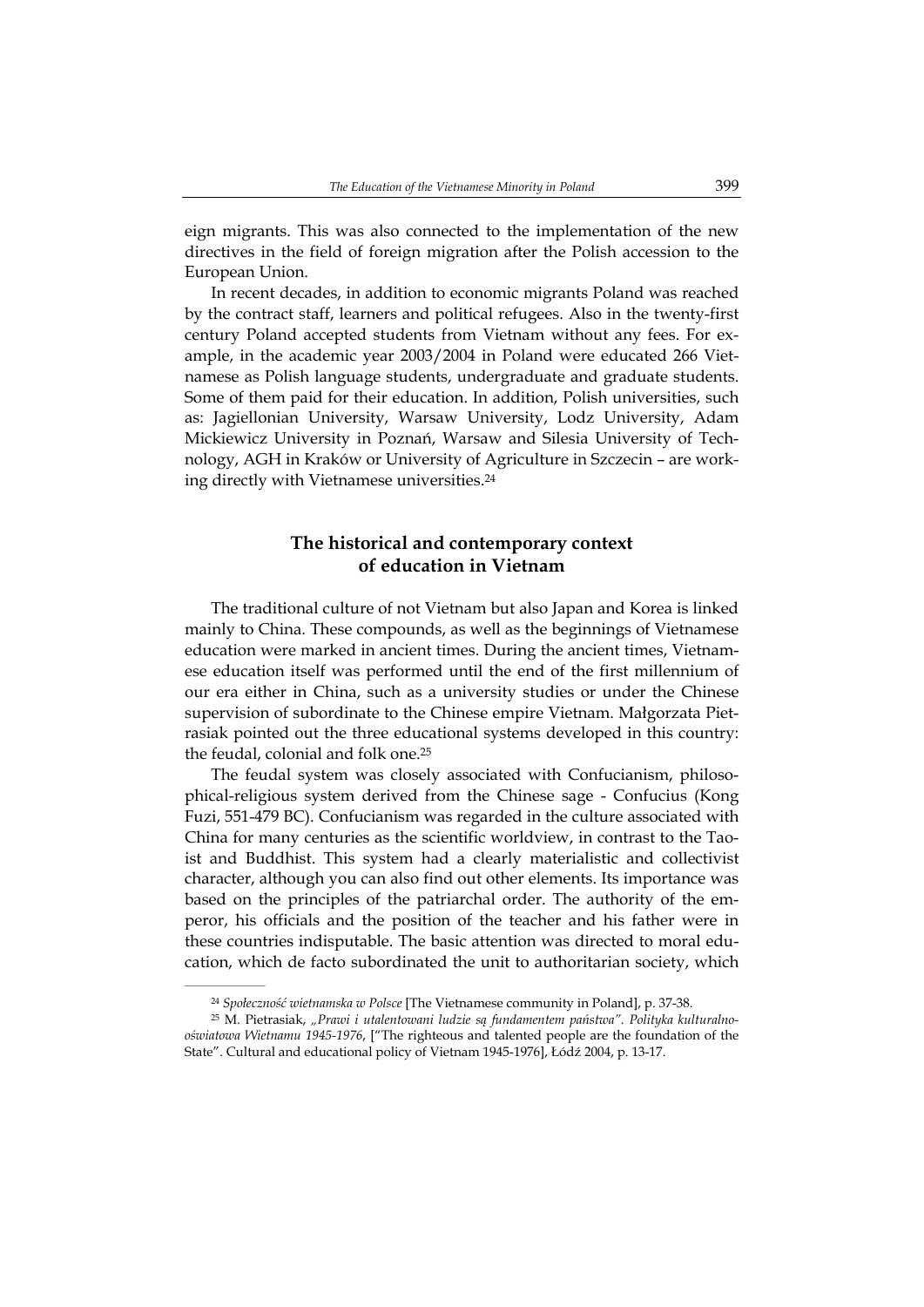followed rigorously established norms, ceremonies and customs of the wellestablished and enforced patterns of behavior. In the State of Vietnam successive ruling dynasties indicated either on Confucianism or Buddhism, rarely on Taoism as a source of educational value. In the late eighteenth century, the importance of education Confucian and Buddhist weakened but the serious breakdown occurred in the second half of the nineteenth century. During this time, the invaders began subordinate Vietnam to themselves, finally the French managed to subjugate Vietnam in the beginning of the next century.26

Colonial educational system has eliminated the Chinese writing and modeled on in Vietnamese version of scripture, as well as centuries-old cultural heritage of Vietnam, which was used primarily to denationalize Vietnamese people. New language based on the Latin language record was introduced, schools program was extended of knowledge regarding European, especially French culture. In the comparison with the previously mentioned system, colonial educational system was much more elitist and some researchers even pointing about the collapse of education in the Vietnamese society during that period. Since 1941, the Japanese gradually mastered the whole Indochina<sup>27</sup> and after the Second World War there was a war between communist forces in Vietnam and France.

After the defeat of France, Vietnam was divided into the North and South part. In each of these countries, different education system was introduced. In North "folk" Vietnam education contained the context of communist ideology, in Southern Vietnam education was developed mainly under the influence of the United States of America, was more elitist and contained and promoted anti-communist matter and Western vision of the world.<sup>28</sup> After the Vietnamese-American war, Vietnam united under communist rule, then there was a short-lived war with China. Starting from 1986, Vietnam has entered a phase of open-market economy and gradually opened up to the world also establishing contacts with capitalist countries.

After the Second World War, communist Vietnam began to pursue an educational reform at all levels of education, aiming to spread primary education, secondary and higher education in society. Relations with the Soviet

<sup>26</sup> P. Zieliński, *Wychowanie i systemy edukacyjne w Wietnamie na tle rozwoju historycznego i kulturowego kraju (z uwzględnieniem podmiotowości w wychowaniu)* [Education and educational systems in Vietnam against the background of the historical and cultural development of the country (including subjectivity in education)], Podstawy Edukacji. Podmiot w dyskursie pedagogicznym, 2010, 3, p. 210-231.

<sup>27</sup> Ibidem, s. 231-233.

<sup>28</sup> Ibidem, p 234-235 and P. Zieliński, *Obraz edukacji w Wietnamie* [Image of education in Vietnam], Pedagogika Społeczna, 2013, 1(47), p. 107-117.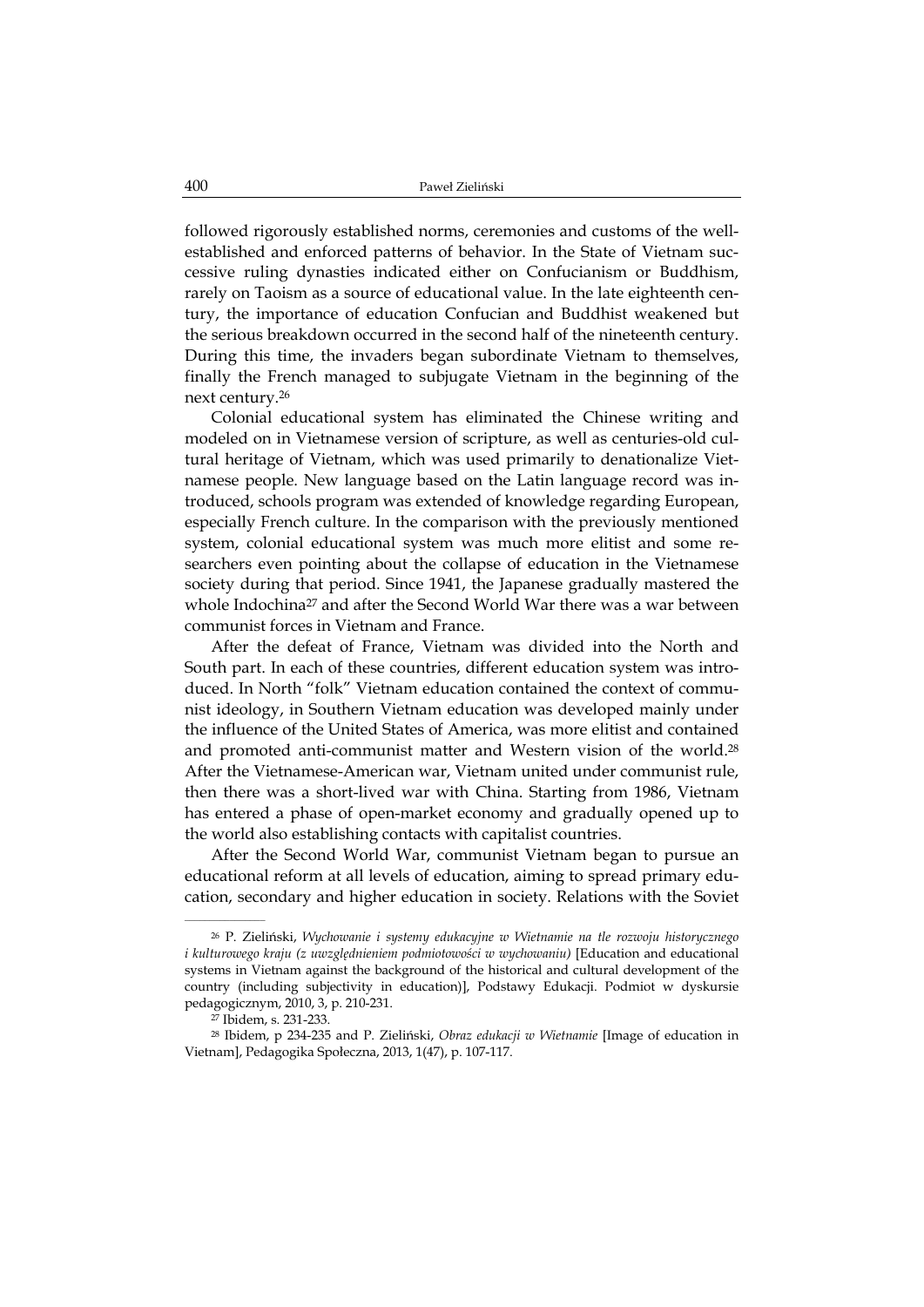Union, as well as with other people's republics like Poland, contributed to the higher education and vocational training in the best universities of Central and Eastern Europe for many thousands of Vietnamese, mainly in the field of technical sciences. As reported by Wiesław Olszewski, only in years: 1955-1980 in the USSR qualifications gained more than 62,000 Vietnamese.<sup>29</sup> In the mid-eighties Vietnam has introduced socio-economic reform called *doi-moi* , whereby the free market was established and private entrepreneurship began to develop, leaving political- ideological content somewhere in the background.30

In contemporary Vietnam, children can range from 3 months old to stay in nurseries, even more than two years, kindergarten is optional but since the age of six five-year primary school is mandatory, secondary school and then four gymnasium. The next step is three-year secondary school, three or four-year vocational school or a specialist one, the other option is take part in vocational training. After studies in secondary schools Vietnamese can study from four to six years, depending on the type of college. After that another possibility is the three-year colleges, after which there is the opportunity to complete two years of post-graduate studies. Vietnamese can also continue their education at a three-year doctoral program<sup>31</sup>. In Vietnam, there are 137 universities and 127 other institutions of higher education, part of which is private, moreover, the a significant amount of Vietnamese is willing to study outside their home country due to the non-recognition of national diplomas abroad.32

### **Vietnamese Education in Poland**

In this section of the thesis, we will be closer to the Vietnamese minority education in Poland with regard to children from Polish-Vietnamese families. As mentioned above, certain aspects of stay and education Vietnamese in Poland were already described. Now, these issues will be presented wider, including some requested by Z. Kwieciński education processes.

<sup>29</sup> W. Olszewski, *Historia Wietnamu* [History of Vietnam], p. 433.

<sup>30</sup> Ta Minh Tuan, *Polityka zagraniczna Wietnamu w okresie odnowy (doi-moi): źródła i ewolucja*  [The foreign policy of Vietnam during the renewal (doi-moi): sources and evolution], Azja-Pacyfik, 2002, 5, p. 54.

<sup>31</sup> P. Zieliński, *Obraz edukacji w Wietnamie* [Image of education in Vietnam], p. 119.

<sup>32</sup> Data from 2007. Vide: *Społeczność wietnamska w Polsce* [The Vietnamese community in Poland], p. 21-22.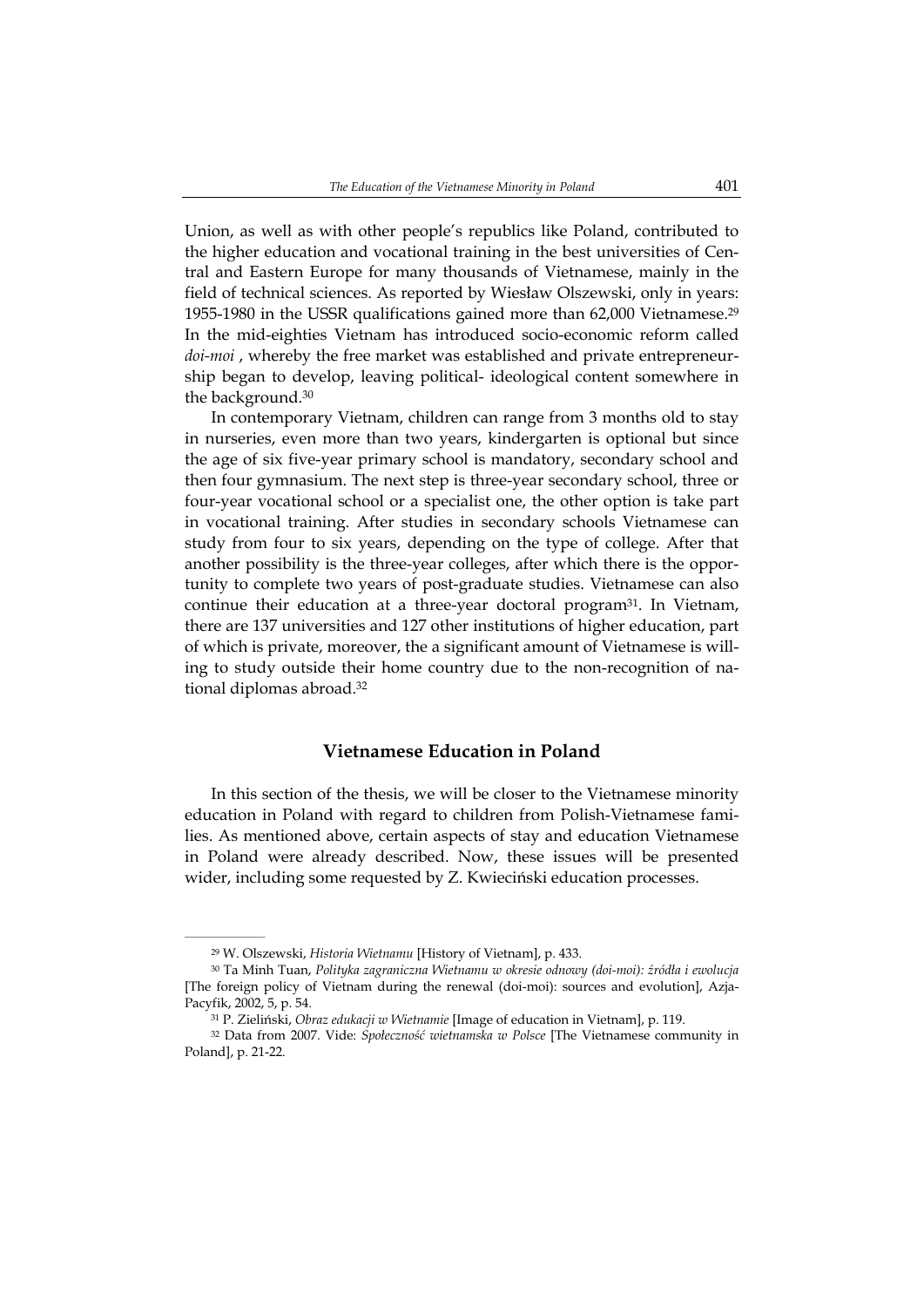From the fifties to the seventies, Vietnamese constituted about 30% of the students – foreigners in Poland. Many of them settled in Poland, founded the family, in meantime maintaining contacts with the home country, learned not only Polish language but also Polish culture, making even translations of Polish literature into Vietnamese<sup>33</sup>. The first wave of Vietnamese migration to Poland and successive generations are directly related to the Vietnamese-educated and well-connected emotionally with the Poland. These people are related to each other multiannual acquaintances, sometimes by family, often through participation in the jobs created by their organization.

"Pan Tadeusz" translator, Vietnamese scientist Nguen Van Thai, is the president of the Association of Vietnamese in Poland called "Solidarity and Friendship", the largest of such organization, which also through contacts with the Polish authorities is trying to help the Vietnamese in Poland. The organization was founded in 1999, concentrates about eight hundred families or a few thousand people and seeks to integrate the Vietnamese community in Poland, providing them with the help of legal, financial and organizational areas. Organization conducts educational activities for Vietnamese, organize courses in Polish and Vietnamese, sporting and artistic activities also is issuing in Vietnamese34 the monthly magazine "Que Viet" which main goal is to popularize Polish culture among Vietnamese. Mentioned association also supports other organizations, among others Vietnam Language School, which teaches the mother tongue of the Vietnamese students in Polish schools.35 The oldest Vietnamese organization in Poland is Socio-Cultural Association of Vietnamese, formed in 1986, bringing together more than two hundred families. This Society has branches in several major Polish cities, among others in Krakow and Gdansk and their main goal is to cultivate and promote Vietnamese culture among the Polish society. To make that happen, Association organizes courses for Vietnamese children of mixed marriages, the celebration of the Vietnamese New Year, the Day of the Child, martial arts demonstrations, exhibitions, lectures and meetings and other actions.36 These two associations were founded by Vietnamese graduates of Polish universities.

<sup>&</sup>lt;sup>33</sup> For instance translation of "Pan Tadeusz" into Vietnamese was made by PHD Nguyen Van Thai. Vide: *"Pan Tadeusz" po wietnamsku – wywiad z dr. Nguyen Van Thai* ["Pan Tadeusz" in Vietnamese – an interview with Dr. Nguyen Van Thai], http://www.polska-azja.pl/2012/ 08/06/pan-tadeusz-po-wietnamsku/, [access: 07.04. 2014].

<sup>34</sup> K. Wysieńska, *Organizacje wietnamskie i chińskie w Polsce* [Vietnamese and Chinese organizations in Poland], Warszawa 2011, p. 16.

<sup>35</sup> P. Zieliński, *Edukacja międzykulturowa Wietnamczyków w Polsce* [Intercultural education Vietnamese in Poland], p. 184.

<sup>36</sup> K. Wysieńska, *Organizacje wietnamskie i chińskie w Polsce* [Vietnamese and Chinese organizations in Poland], , p. 16.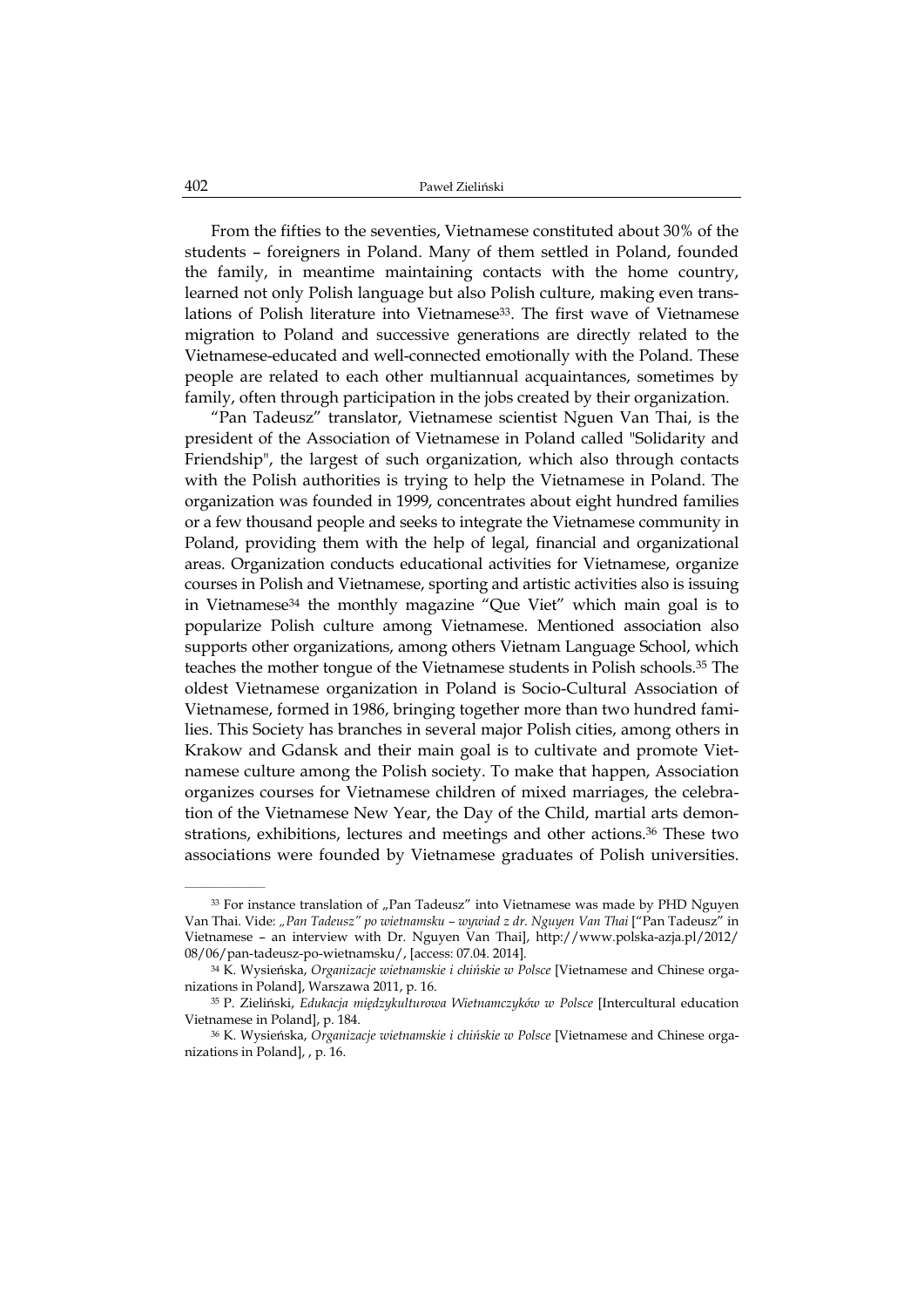Differently in the case of the Association for Democracy and Pluralism in Vietnam – this is a political opposition organization and in fact, the Polish branch of this organization was founded in France by the anti-communist Nguyen Gia Kieng. Among its members we can find the former South Vietnamese government representatives.37 There is also direct connection to the "Solidarity and Friendship", Cultural Center of the Vietnam Thang Long and the Association of Vietnamese Buddhists. The last ones meet in the reply of Hanoi Temple of Literature pagodas, which is managed by them and which was araised in the mentioned center. Cultural Center itself was founded in Warsaw in 2003 and is associated with the Embassy of the Socialist Republic of Vietnam. The Centre is issuing a magazine called "Noi Vong Tay Lon", managing a website and selling newspaper "An Ninh" issued by the Ministry of Security SRW. In addition to the publishing activities, the Cultural Center is a meeting place for young Vietnamese willing to join dance team and participate in concerts.38 From on other hand, the VietForum Foundation wishes to activate professionally and practically Vietnamese in Poland and other European Union countries as well as in the Vietnam, mostly by providing knowledge about the know-how of democratic society functions. The goal is to help in better integration of the Vietnamese in the European Union but also share the knowledge of Vietnamese culture and society among citizens of the Union.<sup>39</sup> Social and cultural activities and partially education in this field is also cultivated by other organizations, including: the Vietnamese Women's Club, Senior Citizens Club, Vietnamese Poets Club and the Vietnamese Catholic Community.40

Polish researchers tried, examine the community of Vietnamese immigrants in Poland in several respects, also associated with education. Ewa Nowicka-Rusek has investigated the problem of Vietnamese integration with Polish society in the early twenty-first century, referring to the 130 strong group of Vietnamese from Warsaw. One-sixth of the respondents were students and graduate students and the vast majority of people up to 35 years of age, employed in trade and gastronomy. Research conducted by scientist suggested that the Vietnamese second wave of migration behaved distrust of the research itself and people carrying them, as opposed to the elderly, educated, undergraduate and graduate students who have tried to help in these studies. Polish Language was known better by person above 45 years of age and under 25, than studied people aged 36-45 years. Much

<sup>37</sup> Ibidem.

<sup>38</sup> Ibidem, p. 18.

<sup>39</sup> Ibidem.

<sup>40</sup> Ibidem, p. 16-17 and T. Halik, *Polska i Wietnam* [Poland and Vietnam], p. 111.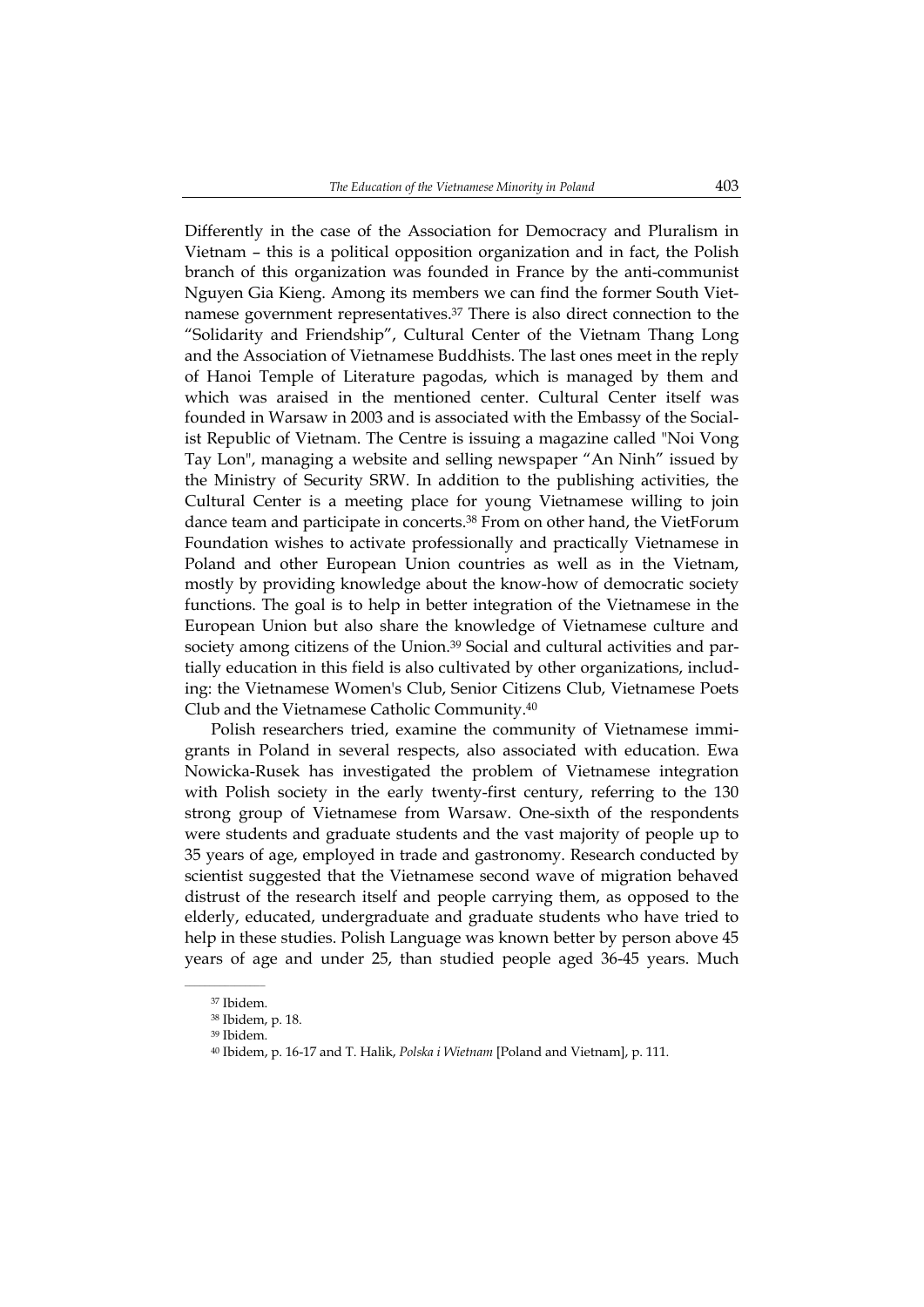worse was the level of Polish culture knowledge, as the Vietnamese respondents knew the names of a few famous Poles and in fact did not know the movies and Polish literature. One third of the respondents, mostly women, turned up only in an environment Vietnamese, the others dealed with Poles at work and school. About 90% of Vietnamese people was reading only the Vietnamese press, free time respondents spent among themselves, they were also celebrating their own Vietnamese feast. Mixed marriages were only a few and if – it was a marriage of Vietnamese with Polish women. More than half of the respondents positively evaluated the Vietnamese attitude of Poles towards each other, especially the educated and longer living in Poland. The elderly were characterized by a balanced opinion, younger people with a regulated status of residence permit showed even to the criticisms with respect to the Poles. They concerned the prevalence of drunkenness, violence and bureaucracy in our society. Summing up the results of these studies, it should be noted that the Vietnamese respondents poorly integrated into Polish society and characterized them primarily isolationist attitude.41

The legal status of Vietnamese children in Polish schools, like other children of foreigners is regulated by the *Education System Law* from 1991 and *the Regulation of the Minister of Education* from 2001. There are also several other documents, including MEN *Regulation on the Framework of the Polish language courses for refugees in 2007*. Children of parents who are foreigners without Polish citizenship and the right of permanent residence in Poland, which are between the ages of 7 to 16 years ( if they did not previously completed high school, then to 18 years), should mandatory attend to Polish school. Their parents should pay for the education, but in practice this is rarely practiced. Vietnamese children which were brought to the Polish school , without knowledge of the Polish language, are typically directed to the lower classes in order to adapt until the time when they are able to effectively participate in these classes. The adaptation period is used to organize for them separate course curriculum, additional explanations, remedial classes after school, drawings are tolerated instead of written answers.42 In addition, parents often pay for tutoring children. Learning Polish language by the young Vietnamese attending school takes from 12 to 18 months.43 Vietnamese chil-  $\mathcal{L}=\mathcal{L}=\mathcal{L}=\mathcal{L}=\mathcal{L}=\mathcal{L}$ 

<sup>41</sup> E. Nowicka-Rusek, *Adaptacja, asymilacja i izolacja Wietnamczyków w Warszawie* [Adaptation, assimilation and isolation of the Vietnamese in Warsaw], [in:] *Tolerancja i wielokulturowość – wyzwania XXI wieku* [Tolerance and multiculturalism – XXI century challenges], eds A. Borowiak, P. Szarota, Warszawa 2004, p. 130-144.

<sup>42</sup> T. Halik, *Polska i Wietnam* [Poland and Vietnam], p. 112.

<sup>43</sup> I. Czerniejewska, *Cudzoziemiec jako uczeń i student. Integracja w obszarze poznańskiej edukacji* [The foreigner as a student. Integration in the Poznan area of education], [in:] *Od gości do*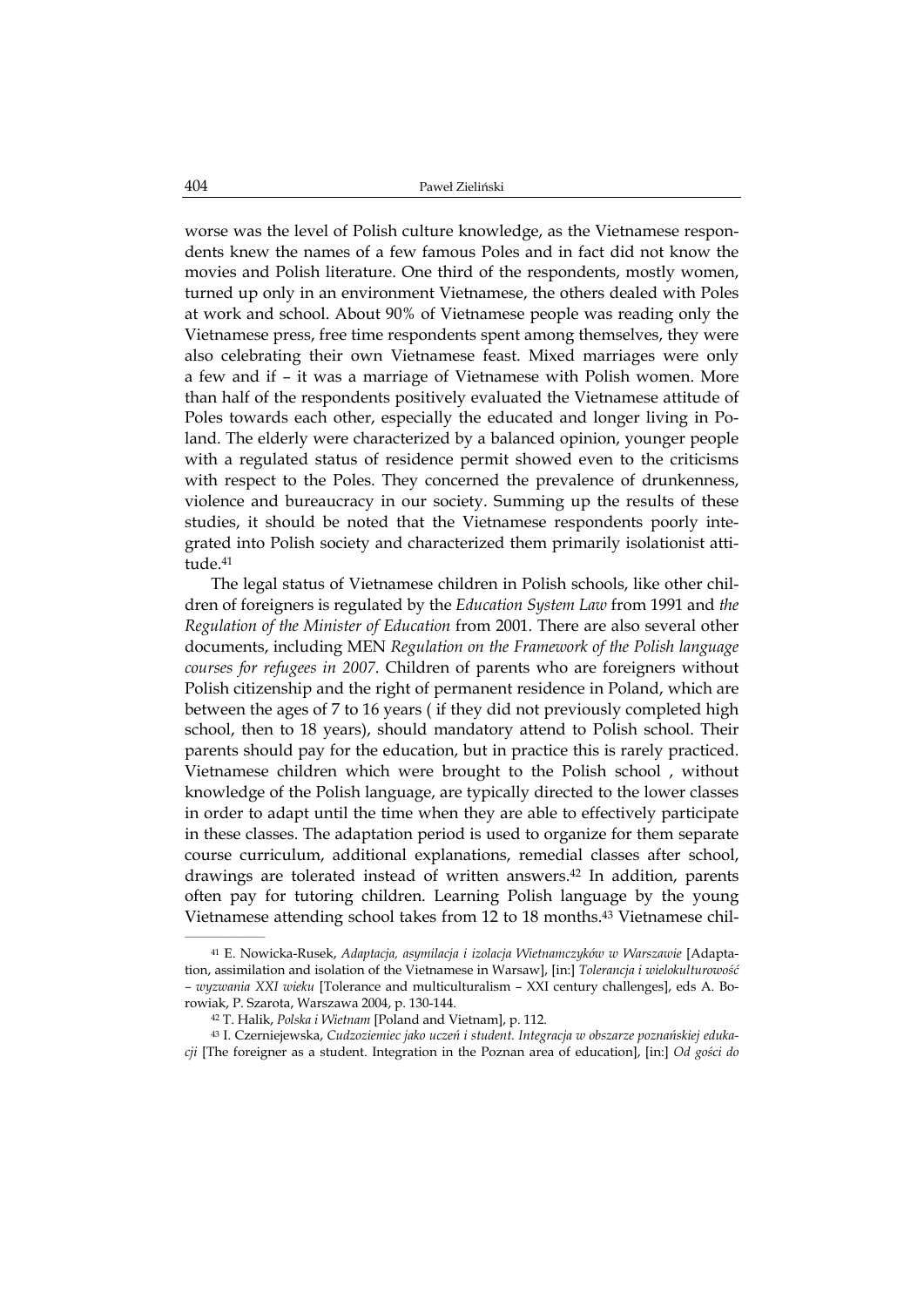dren attending to first grade of primary school are quickly mastering the Polish grammar, spelling and most interesting, is not among them dyslexic, often winning competitions in spelling.44 This can be explained by traditional in their family environment Confucian upbringing, largely referring to memorization skills. Research shows that children in Vietnam quickly making progress in Polish schools. Their parents organize tutoring for them, moreover, are trying to isolate them in school from other children of Vietnamese nationality, believing that in this way quickly master the Polish language. Parents usually send them the lessons of religion, even though the children are usually different religion. They have their Polish names and parents are keen to integrate children with their school peers. However, outside of school, these children are involved in the lives of their families, mostly avoiding contacts with Polish peers. Their time is filled up by work for the family, taking care of siblings and taking private lessons. Older Vietnamese have the hope to improve the condition of the entire family, due to a better knowledge of the new reality by the youngest. Vietnamese children are disciplined, polite but often do not have their own opinion or they are hiding them and their knowledge is presented in school is a reproductive. The patriarchal structure of Vietnamese families, strict compliance and adherence to their role in the family and community also results in a lack of pranks and youth rebellions of the nations, in contrast to the Polish youth.45

Research conduct by Aneta Makowska were concerned about the education of children from mixed Polish-Vietnamese families, living in Czestochowa and the surrounding smaller towns. A. Makowska has investigated 23 couples that are in the age range from 31 to 40 years, of which only two were marriages were conducted by Polish man with Vietnamese, which confirms the trend previously stated in studies of E. Nowicka-Rusek. Most couples have marital internship from 11 to 15 years, men were older than women from 5 to 10 years, the Vietnamese have settled legally stay in Poland, couples usually have professional training or secondary one. Marriages held together 46 children, of which slightly more boys and more than two-thirds of children have attended primary school, the other for high school.<sup>46</sup> Makowska has also investigated the attitudes of 62 neighbors with

*sąsiadów. Integracja cudzoziemców spoza Unii Europejskiej w Poznaniu w edukacji, na rynku pracy i w opiece zdrowotnej* [From guests to neighbors. Integration of foreigners from outside the European Union in Poznan in education, the labor market and health care], eds N. Bloch, E.M. Goździak, Poznań 2010, p. 62.

<sup>44</sup> T. Halik, *Polska i Wietnam* [Poland and Vietnam], p. 112.

<sup>45</sup> Ibidem, p. 111-115.

<sup>46</sup> These and further data from A. Makowska research, were quoted in: P. Zieliński, *Edukacja międzykulturowa Wietnamczyków w Polsce* [Intercultural education Vietnamese in Po-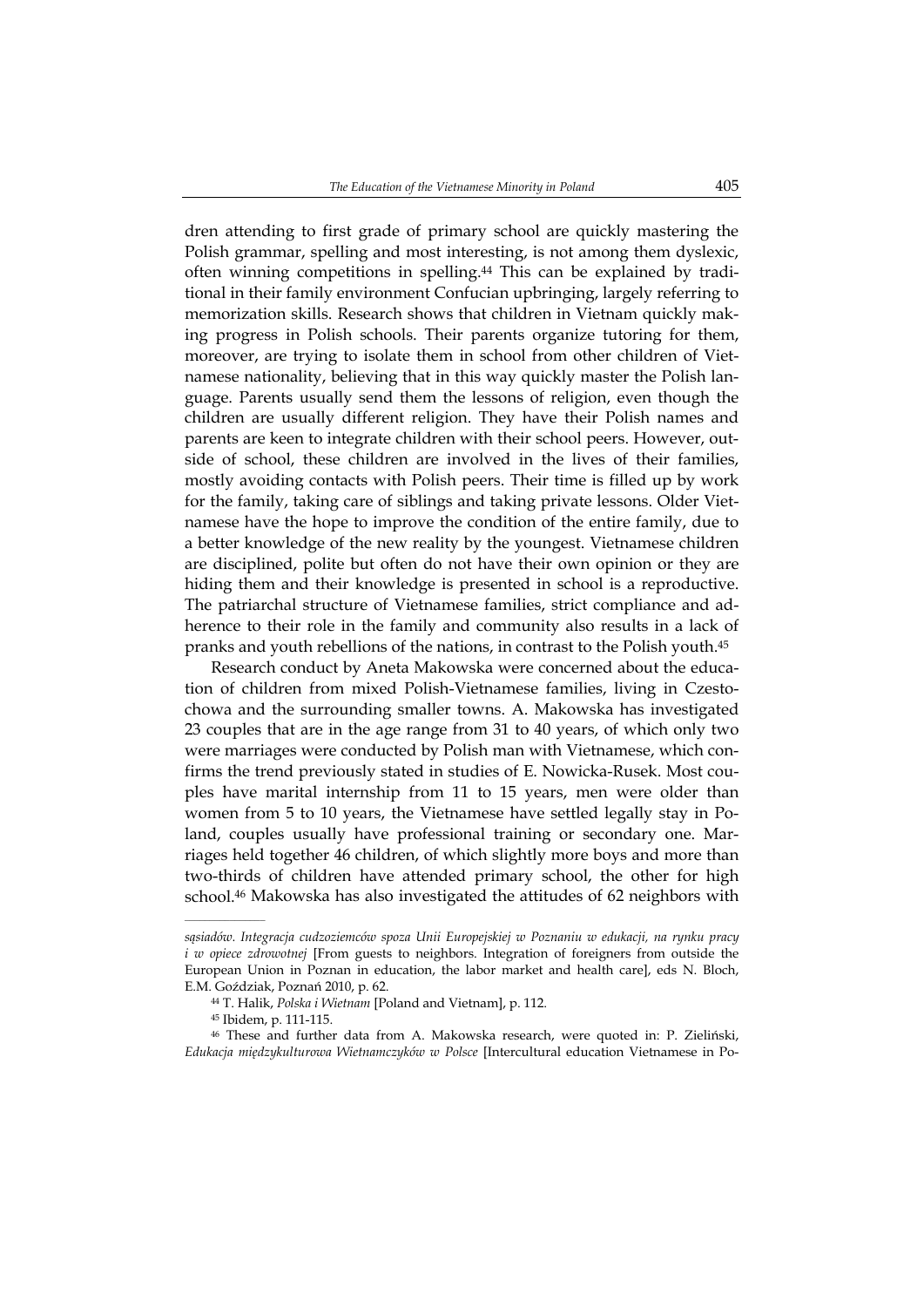respect to Polish-Vietnamese marriages. Neighborly help and social contacts maintained 26 Poles, the vast majority had a positive attitude to married couples surveyed, although a few people did not want to have anything to do with them and in the statements of several of the respondents racist elements were visible. More than half of Polish neighbors knew the location and socio-political system of Vietnam, but half of them were unable to say anything more to add about Vietnam and its culture.<sup>47</sup>

Very interesting are the results of studies directly related to training and education, including religious education of the children in the surveyed Polish-Vietnamese families. These couples have two to three children who have Polish names, but the family names have always after their fathers. All were baptized, almost all were in communion, fifth already undergone confirmation. The children participated regularly in religious education classes, masses and other forms of Catholic worship. These findings also confirm earlier trends of Vietnamese behavior in Poland. In 37 interviews with children, it was showed that for three-quarters of these parents played a vital role associated with national identity, the other children had a sense of "being freaks". Almost all children knew Vietnamese language, all were in Vietnam and got to know their relatives, about one-third wanted to stay longer in Vietnam, a fifth wanted to change their faith to Buddhism.<sup>48</sup> Makowska has also investigated school teachers of children from Polish-Vietnamese families and has captured a trend related to the reception of these children at school by their peers. As many as nine-tenths of the surveyed teachers did not recognized the acts of intolerance towards children of mixed marriages. Teachers were young and working in the profession for a short period of time, moreover indicating the humanistic and democratic values education. However almost all the children of these marriages had experience with expressions of intolerance and aggression from their Polish peers at school and more than two-thirds were beaten, all of them were verbally abused and insulted in other ways.<sup>49</sup>

Analyzing the patterns behavior of these children parents with regard to their nationality, you can see a regularity. Vietnamese Parent in the foreground and at the same level of validity sees the value of education, as a child obedience, respect for elders and good academic performance, fur-

land], p. 187-189; A. Makowska has completed under my direction in 2009 the AJD, thesis on "Education of children living in families coming from Poland Polish-Vietnamese".

<sup>47</sup> P. Zieliński, *Edukacja międzykulturowa Wietnamczyków w Polsce* [Intercultural education Vietnamese in Poland], p. 187-189.

<sup>48</sup> Ibidem.

<sup>49</sup> Ibidem, p. 189.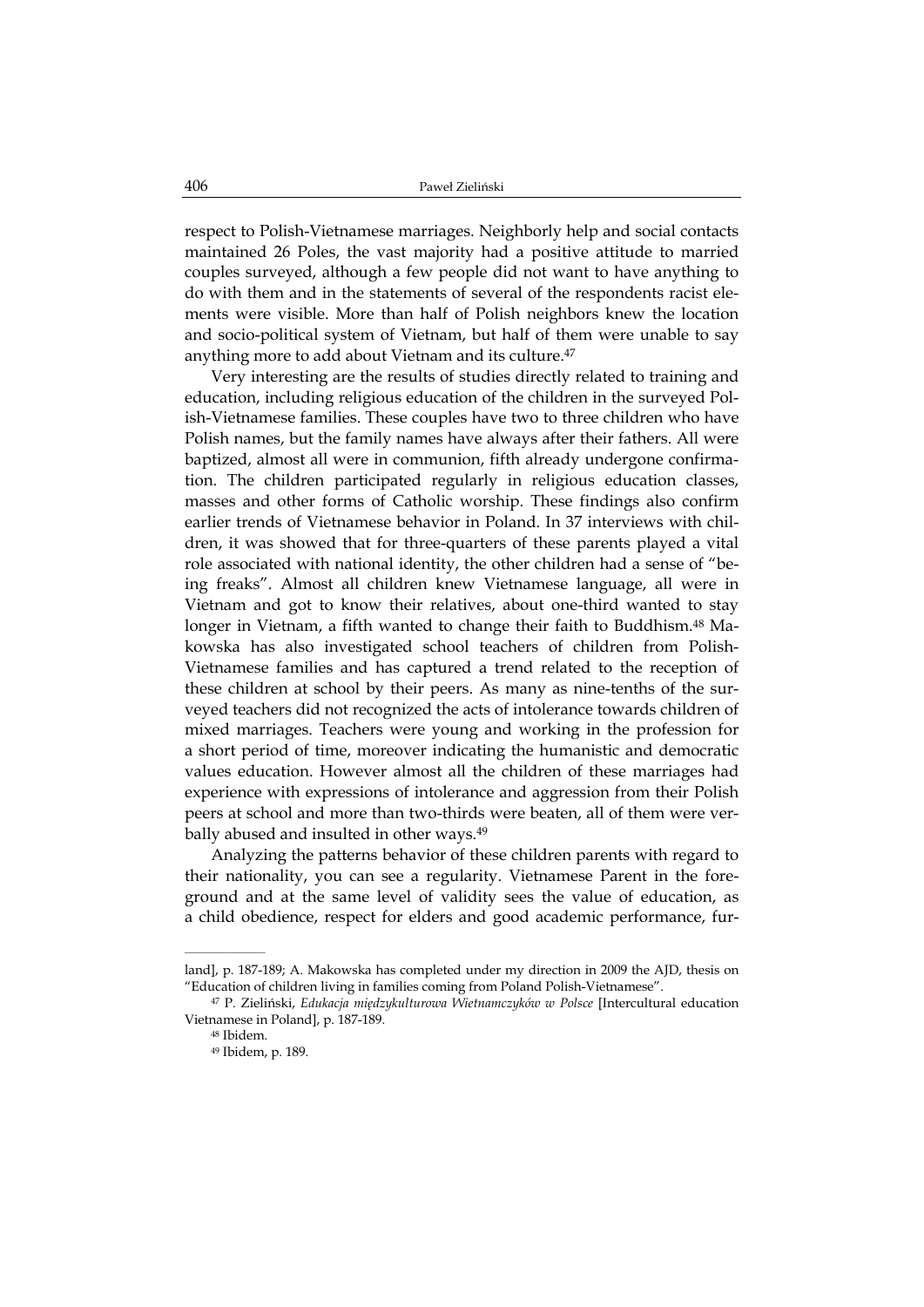ther places take the happiness of the child and having friends, as well as the realization of their dreams considers as insignificant. In the case of a Pole parent trend is almost reversed. Happiness of the child, the realization of his dreams, good grades and having friends are the most important, respect for elders and obedience were in the background. The shared value and high position in the opinion of the both nationalities parents are high notes among the set of educational, although the Vietnamese put it a little bit higher.<sup>50</sup> In light of the presented differences in the perception of the core values in education in Polish-Vietnamese families, conflict can occur between spouses, which may also be the cause of education in separate road for spouses.

An important role in intercultural education of migrant children in Poland, including children from families of Vietnamese but also their Polish peers and their families, moreover teachers and local government play the integration meetings and workshops conducted by various organizations. A few examples of how Project Development Education Program under the Foreign Assistance of the Ministry of Foreign Affairs in 2006 has helped, I gave in a previous publication.51 Another interesting example is the program training "Children and young Vietnamese in the Polish system of education", organized by the Foundation for Art Arteria within 2 Vietnamese Films Festival in Warsaw in 2008. This training was related to educational work with children in schools and Vietnamese intercultural educational among the leading classes were: Teresa Halik, Ewa Grabowska, Kinga Bialek, Emilia Skiba and invited Vietnamese guests. During the meetings presenters to were trying to convey knowledge about the culture of Vietnam and Vietnamese in Poland, about the education system in Vietnam, about the needs of children and young people of Vietnam in the Polish schools, on the requirements for teachers and educators who work with them, including the education of intercultural competence. It was mainly about mastering intercultural communication, cultural negotiation, conflict resolution and intercultural integration of children from different cultures.52

Another interesting example is a *School Guide for foreign students and their parents* developed within the project "Let's Meet – Lesznowola Municipality of many cultures". Guidance has been prepared in several languages: Vietnamese, Chinese and Polish. It contains in addition to the written word, colorful illustrations and clear tables linked directly to the content. Among the

<sup>50</sup> Ibidem, p. 188.

<sup>51</sup> Ibidem, p. 189-190.

<sup>52</sup> Data obtained from *Substantive Reports* of Arteria Art Foundation in 2009 and mentioned training program.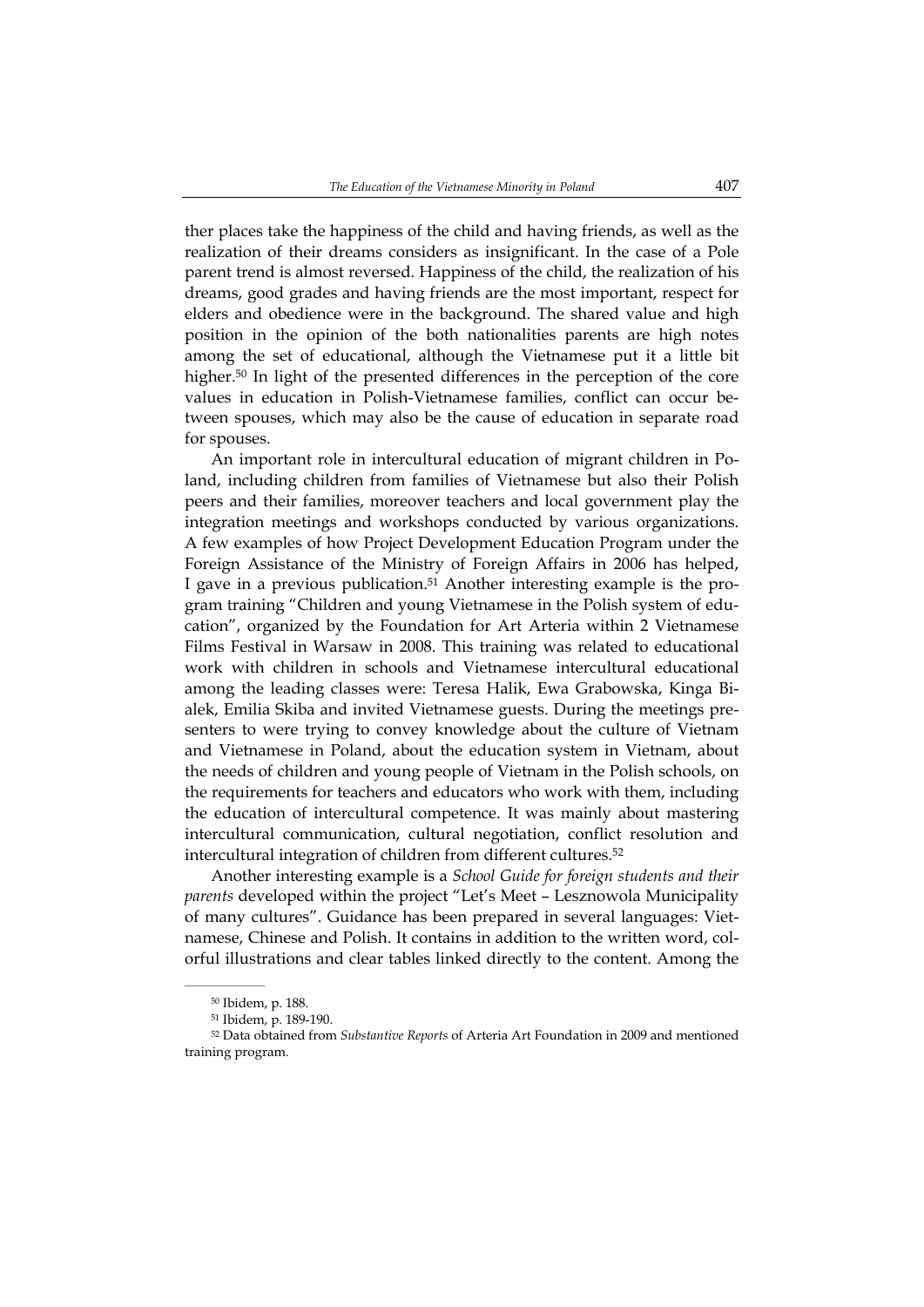topics discussed in this guide are: greeting, the system of education in Poland, the calendar of the school year, the grading system with the names of degrees of objects and behaviors, ways to make friends with peers, patterns of behavior in the school, the role of the student in the school and its desirable characteristics, behavior in difficult situations, Issue correspondence with parents, school equipment and other issues.<sup>53</sup>

An important role in the development of intercultural education in Poland are not only websites, such as a website established in 2006 Intercultural Education Foundation<sup>54</sup>, but also the electronic magazine as "Multicultural Centre in Warsaw", the newsletter of the Warsaw Multicultural Centre issued by the Other Space Foundation, which the number 5 presents the several articles devoted to the Vietnamese but also profiles of Polish organizations multicultural education and intercultural.

### **Summary**

Analyzing the above data and the results of research, it should be noted that the Vietnamese immigrants family in Poland and the Polish-Vietnamese families are patriarchal and character of education or at least the characteristics of Confucian education, regardless of their religion. Nurture of traditional values, such as respect for elders, obedience, working for the family threatens to become many different forms, also as an effective school-work of children in these families are dominant in those families. This is not only result of the Confucian education, but also the family nature of Vietnamese society and the fundamental role of the family in the survival of the Vietnamese people, assailed and exterminated by foreign powers since ancient times. In this context it also reveals the Taoist education element, as is some flexibility characterizes the Vietnamese is not based on rigid principles of Confucianism, but on Taoism to be precisely. According to the Taoism thesis man who is holding a trait of flexibility can survive even in very difficult conditions, natural and socio- political.55

<sup>53</sup> K. Białek, M. Jarmóż, A. Ośko, *Poradnik szkolny dla uczniów cudzoziemskich i ich rodziców* [School Guidance for foreign students and their parents], Guidance developed within the project "Let's Meet – Lesznowola Municipality of many cultures", available in three languages on the Foundation's Intercultural Education in pdf files: http://www.miedzykulturowa. org.pl/cms / en /'s meet-Aug-projekt.html, [access: 22.04.2014].

<sup>54</sup> Its Internet address: http://www.miedzykulturowa.org.pl/.

<sup>55</sup> P. Zieliński, *Wzorce starochińskiego humanizmu w edukacji* [Patterns of early Chinese humanism in education ], Prace Naukowe Akademii im. Jana Długosza w Częstochowie. Pedagogika, 2013, XXII, p. 90.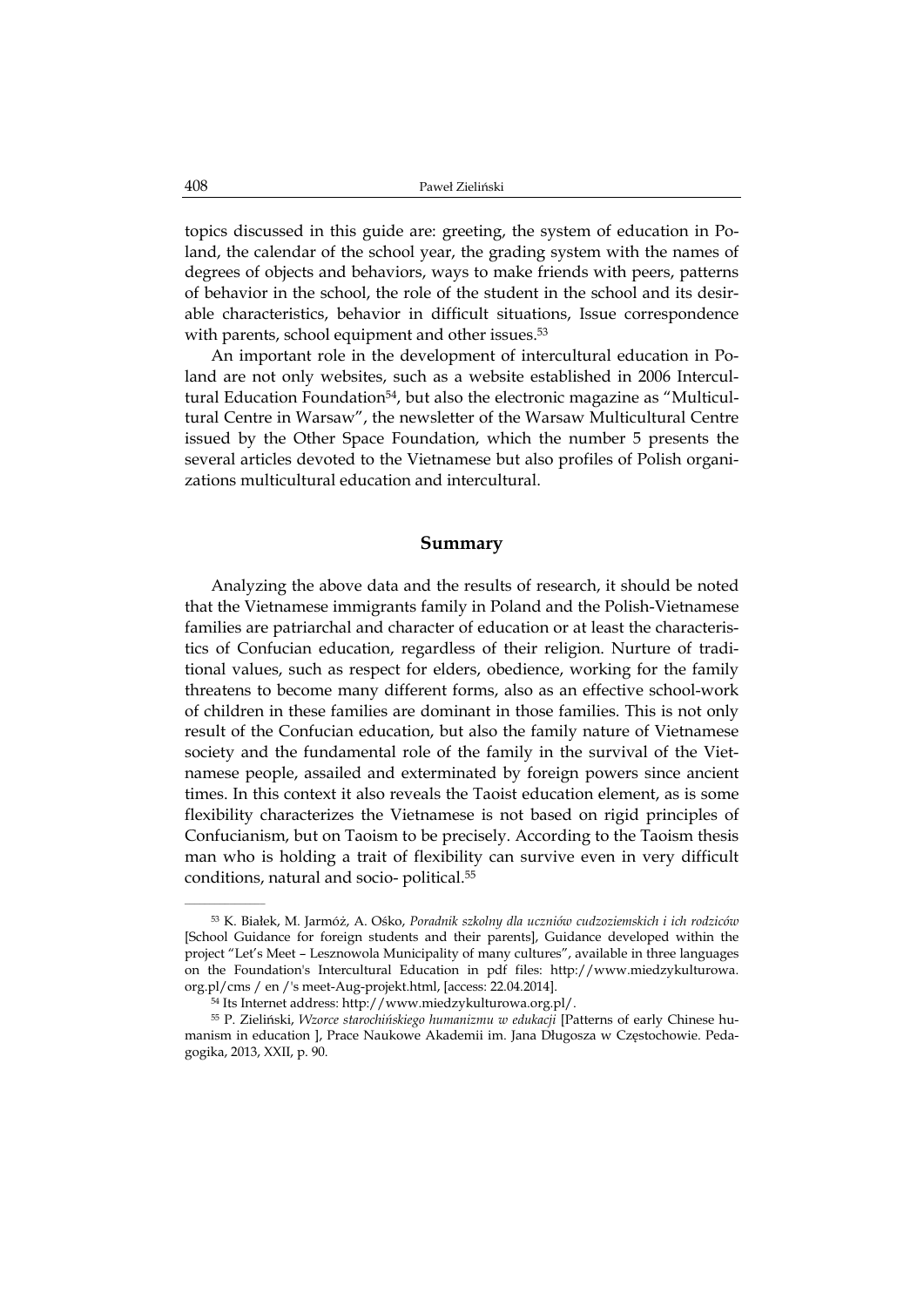In the families of Vietnamese migrants and mixed education is the primacy of collectivist over individualist, though probably a Vietnamese parent recognizes and supports the efforts of spiritual self-realization and their religious self-growing children, usually according to the canon of Buddhist education. We must also remember that the Vietnamese attitude towards religion is a syncretic, Neo-Confucianism thinkers have sought to demonstrate a single source of all religions, hence it takes a large religious tolerance peoples associated with the culture and philosophical- religious systems of the Far East. Tolerance is a characteristic defining for intercultural education.

The Vietnamese migrants from the first wave clearly integrated themselves (in terms of both economic as well as social and cultural) with the Polish society and it can be concluded that intercultural education as a strategy for treatment of migrants was a certain success here. Those migrants were assumed in the past with dignity and fairly, Poland was providing them with the right conditions in the process of inculturation.56 Educated Vietnamese were also able independently solve problems and pursue acculturation assumptions of intercultural education, as documented above. Those who were not willing to integrate, came from the second wave of migration, were definitely less educated, had other goals in life, and they were not welcome guests in our country.57 Similar conclusions regarding the differences in the integration of Vietnamese society discover Aleksandra Grzymała-Kazłowska, highlighting the significant role in the integration of children of Vietnamese families already raised in Poland and Vietnamese associations.58

Difficult to implement are the demands of intercultural education which have been largely realized in education Vietnamese minority in Poland, the coming of the first wave of migration and it has become possible due to not fully conscious in this regard Polish socialist politics and their own efforts, with some help associations and NGOs. Finally, this success is not a result of a conscious policy of the modern Polish state.

 $\mathcal{L}=\mathcal{L}^{\text{max}}$ 

<sup>56</sup> Of course it was a conditional ideologically linked internationalist policy objectives of the then socialist bloc countries. Internationalist education in the context of intercultural pedagogy was examined by B. Śliwerski. Vide: B. Śliwerski, *Współczesne teorie i nurty wychowania* [Contemporary theories and trends of education], p 285-288.

<sup>57</sup> M. Pawlak, N. Ryabinska, *Dlaczego uchodźcy "nie chcą" integrować się w Polsce? Ocena skuteczności programów integracyjnych z punktu widzenia uchodźców* [Why refugees "do not want" to integrate in Poland? Assessment of the effectiveness of programs of integration from the perspective of refugees ], [in:] *Przystanek Polska. Analiza programów integracyjnych dla uchodźców* [Stop Poland. Analysis of integration programs for refugees], eds W.J. Frelak, W. Klaus, J. Wiśniewski, Warszawa 2007, p. 129-131.

<sup>58</sup> A. Grzymała-Kazłowska, *Między jednością a wielością* [Between unity and multiplicity], p. 262.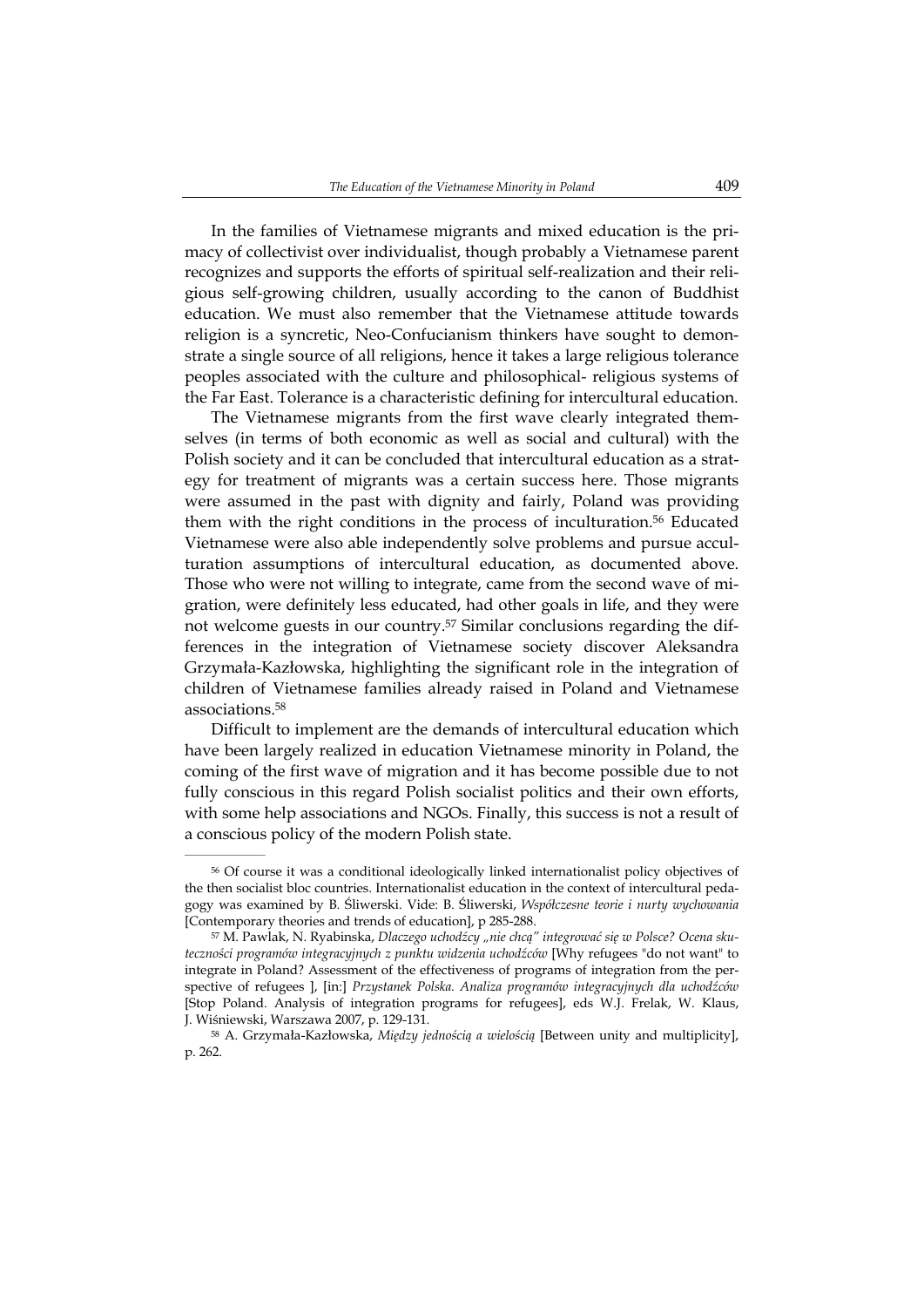#### **BIBLIOGRAPHY**

- Białek K., Jarmóż M., Ośko A., *Poradnik szkolny dla uczniów cudzoziemskich i ich rodziców* [School Guidance for foreign students and their parents], Guidance developed within the project "Let's Meet – Lesznowola Municipality of many cultures", available in three languages on the Foundation's Intercultural Education in pdf files: http:// www.miedzykulturowa.org.pl/cms / en /'s meet-Aug-projekt.html, [access: 22.04. 2014].
- Chodubski A., *Wyzwania migracyjne we współczesnej Europie* [Migration Challenges in Contemporary Europe], Przegląd Polsko-Polonijny, 2011, 2.
- Czerniejewska I., *Cudzoziemiec jako uczeń i student. Integracja w obszarze poznańskiej edukacji*  [The foreigner as a student. Integration in the Poznan area of education], [in:] *Od gości do sąsiadów. Integracja cudzoziemców spoza Unii Europejskiej w Poznaniu w edukacji, na rynku pracy i w opiece zdrowotnej* [From guests to neighbors. Integration of foreigners from outside the European Union in Poznan in education, the labor market and health care], eds N. Bloch i E.M. Goździak, Centrum Badań Migracyjnych UAM, Poznań 2010.
- Gromkowska-Melosik A., *Mniejszość muzułmańska w Szwecji: między ekstremistycznym izolacjonizmem a procesami reprodukcji ekonomicznej* [Muslim minority in Sweden: between extremist isolationism and economic reproduction processes], Studia Edukacyjne, 2013, 26.
- Grzymała-Kazłowska A., *Między jednością a wielością: integracja odmiennych grup i kategorii imigrantów w Polsce* [Between unity and multiplicity: the integration of the different groups and categories of migrants in Poland], Ośrodek Badań nad Migracjami WNE UW, Warszawa 2008.
- Halik T., *Polska i Wietnam* [Poland and Vietnam], [in:] *Migranci w polskim społeczeństwie* [Migrants in the Polish society], eds T. Halik, A. Kosowicz, M. Marek, Stowarzyszenie Vox Humana, Warszawa 2009.
- Kwieciński Z., *Socjopatologia edukacji* [Sociopathology of education], Wydawnictwo Edytor, Warszawa 1992.
- Melosik Z., *Teoria i praktyka edukacji wielokulturowej* [Theory and practice of multicultural education], Oficyna Wydawnicza Impuls, Kraków 2007.
- Nikitorowicz J., *Pogranicze. Tożsamość. Edukacja międzykulturowa* [Borderland. Identity. Intercultural Education], "Trans Humana" Wydawnictwo Uniwersyteckie, Białystok 1995.
- Nikitorowicz J., *Edukacja międzykulturowa* [The Intercultural Education], [in:] *Encyklopedia pedagogiczna XXI wieku*, [Pedagogical Encyclopedia XXI Century], vol. 1, A-F, ed. T. Pilch, Wydawnictwo Akademickie Żak, Warszawa 2003.
- Nikitorowicz J., *Edukacja międzykulturowa w przestrzeni regionalnej, europejskiej i planetarnej* [Intercultural Education in the regional, European and planetary], [in:] *Nauki pedagogiczne w Polsce. Dokonania, problemy, współczesne zadania, perspektywy* [Pedagogical Science in Poland. Achievements, problems, contemporary tasks, perspectives], eds E. Lewowicki, M.J. Szymański, Wydawnictwo Naukowe AP, Kraków 2004.
- Nowicka-Rusek E., *Adaptacja, asymilacja i izolacja Wietnamczyków w Warszawie* [Adaptation, assimilation and isolation of the Vietnamese in Warsaw], [in:] *Tolerancja i wielokulturowość – wyzwania XXI wieku* [Tolerance and multiculturalism – XXI century challenges], eds A. Borowiak, P. Szarota, Wydawnictwo SWPS Academica, Warszawa 2004.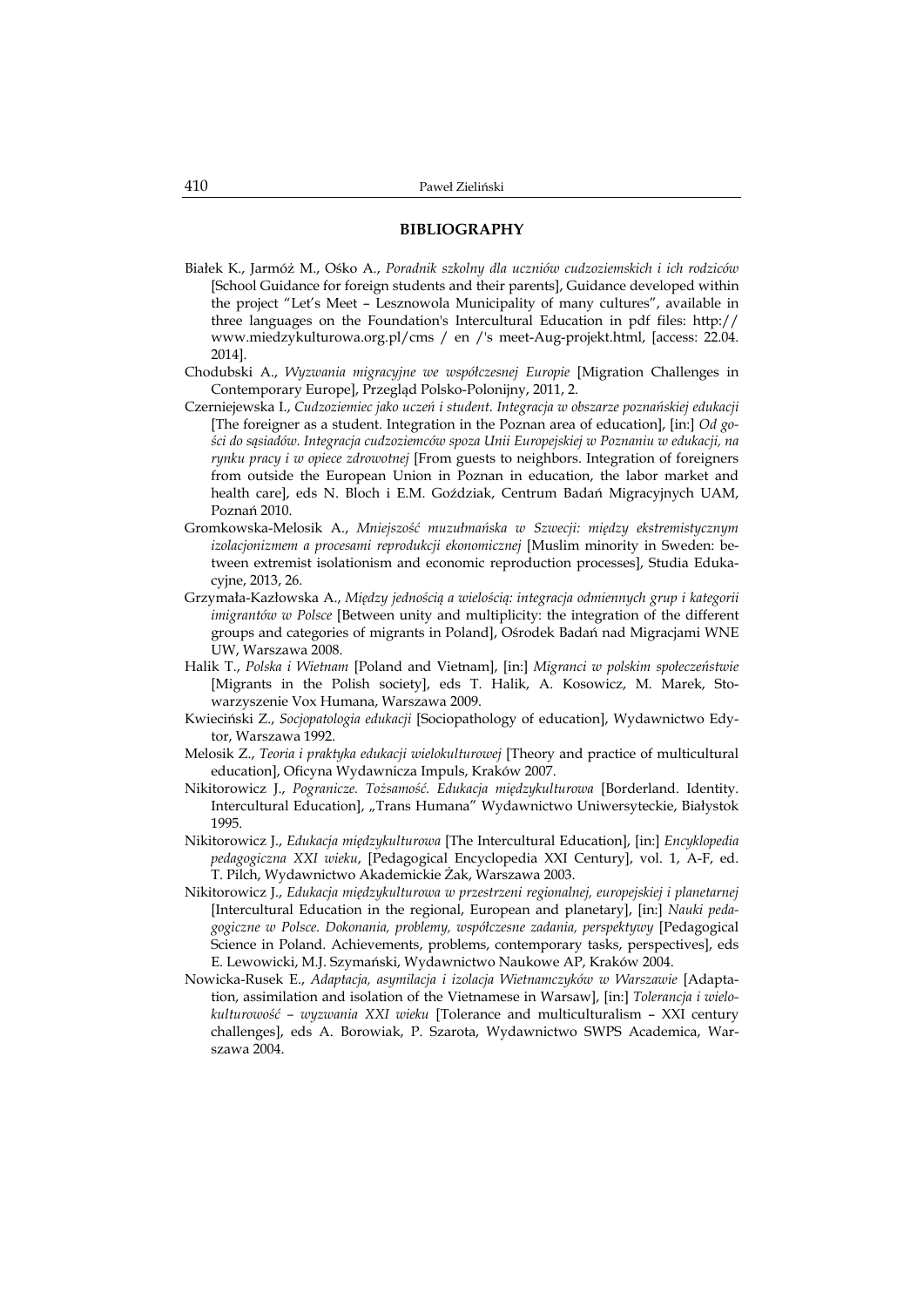- Olszewski W., *Historia Wietnamu* [History of Vietnam], Wydawnictwo Zakładu Narodowego im. Ossolińskich, Wrocław 1991.
- Palka S., *Badania z pedagogiki i pogranicza innych nauk* [Research in Pedagogy and borderline other sciences], [in:] *Podstawy metodologii badań w pedagogice* [Fundamentals of research methodology in education], ed. S. Palka, Gdańskie Wydawnictwo Psychologiczne, Gdańsk 2010.
- *"Pan Tadeusz" po wietnamsku wywiad z dr. Nguyen Van Thai* ["Pan Tadeusz" in Vietnamese – an interview with Dr. Nguyen Van Thai], http://www.polska-azja.pl/2012/ 08/06/pan-tadeusz-po-wietnamsku/, [access: 07.04.2014].
- Pawlak M., Ryabinska N., *Dlaczego uchodźcy "nie chcą" integrować się w Polsce? Ocena skuteczności programów integracyjnych z punktu widzenia uchodźców* [Why refugees "do not want" to integrate in Poland? Assessment of the effectiveness of programs of integration from the perspective of refugees], [in:] *Przystanek Polska. Analiza programów integracyjnych dla uchodźców* [Stop Poland. Analysis of integration programs for refugees], eds W.J. Frelak, W. Klaus, J. Wiśniewski, Instytut Spraw Publicznych, Warszawa 2007.
- Pietrasiak M., *"Prawi i utalentowani ludzie są fundamentem państwa". Polityka kulturalnooświatowa Wietnamu 1945-1976*, ["The righteous and talented people are the foundation of the State". Cultural and educational policy of Vietnam 1945-1976], Wydawnictwo "Ibidem", Łódź 2004.
- *Społeczność wietnamska w Polsce. Polityka migracyjna Wietnamu. Raport* [The Vietnamese community in Poland. Migration policy in Vietnam. The report], Migration Analysis Division. Migration Policy Department. Ministry of Interior and Administration, Warsaw, June 2007.
- Szkudlarek T., *Pedagogika międzykulturowa* [Intercultural pedagogy], [in:] *Pedagogika* [The pedagogy], vol. 1, eds Z. Kwieciński, B. Śliwerski, Wydawnictwo Naukowe PWN, Warszawa 2004.
- Szymańska-Matusiewicz G., *Niezupełnie bliźniacze społeczności. Wietnamczycy w Polsce i Czechach* [Not exactly the twin communities. Vietnamese in Poland and the Czech Republic], Centrum Studiów Polska – Azja, http://www.polska-azja.pl/2013/ 04/22/g-szymanska-matusiewicz-niezupelnie-blizniacze-spolecznosci-wietnamczy cy-w-polsce-i-czechach/, [access: 31.03.2014].
- Śliwerski B., *Współczesne teorie i nurty wychowania* [Contemporary theories and trends of education], Oficyna Wydawnicza Impuls, Kraków 1998.
- Ta Minh Tuan, *Polityka zagraniczna Wietnamu w okresie odnowy (doi-moi): źródła i ewolucja*  [The foreign policy of Vietnam during the renewal (doi-moi): sources and evolution], Azja-Pacyfik, 2002, 5.
- Wysieńska K., *Organizacje wietnamskie i chińskie w Polsce* [Vietnamese and Chinese organizations in Poland], Instytut Spraw Publicznych, Warszawa 2011.
- Zieliński P., *Edukacja międzykulturowa Wietnamczyków w Polsce z uwzględnieniem dzieci z rodzin polsko-wietnamskich* [Intercultural education Vietnamese in Poland also regarding children from Polish-Vietnamese families], Prace Naukowe Akademii im. Jana Długosza w Częstochowie, Pedagogika, 2010, XIX.
- Zieliński P., *Obraz edukacji w Wietnamie* [Image of education in Vietnam], Pedagogika Społeczna, 2013, 1(47).
- Zieliński P., *Wychowanie i systemy edukacyjne w Wietnamie na tle rozwoju historycznego i kulturowego kraju (z uwzględnieniem podmiotowości w wychowaniu)* [Education and educational systems in Vietnam against the background of the historical and cultural